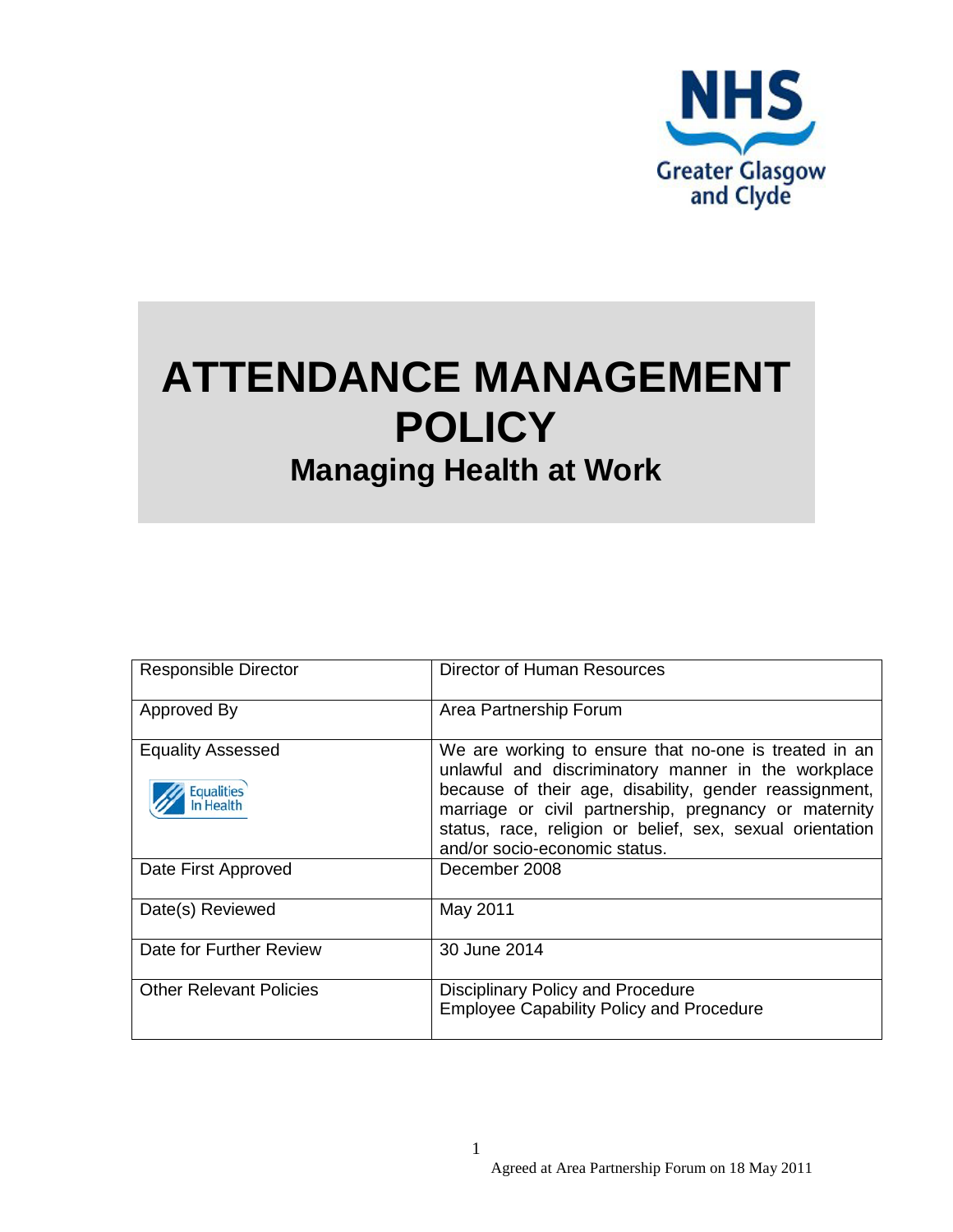## **CONTENTS**

| 1.                                           | Introduction                                                                    | Page 4                                |  |
|----------------------------------------------|---------------------------------------------------------------------------------|---------------------------------------|--|
|                                              | 2. Principles and Values                                                        | Page 4                                |  |
| 3.                                           | Aims of the Policy                                                              | Page 5                                |  |
| 4.                                           | Scope of the Policy                                                             | Page 7                                |  |
| The Attendance Management Policy in Practice |                                                                                 |                                       |  |
| 1.                                           | Responsibilities<br>• Employee<br>• Manager<br>• Human Resources                | Page 8<br>Page 8<br>Page 8<br>Page 11 |  |
| 2.                                           | Types of Absence – Definitions                                                  | Page 11                               |  |
| 3.                                           | <b>Absence Reporting Procedure</b>                                              | Page 12                               |  |
| 4.                                           | <b>Return to Work</b>                                                           | Page 13                               |  |
| 5.                                           | <b>Phased Return to Work and Adjustments</b>                                    | Page 15                               |  |
| 6.                                           | <b>Trigger Points</b>                                                           | Page 17                               |  |
| 7.                                           | Management Referral to the Occupational Health<br><b>Service</b>                | Page 17                               |  |
| 8.                                           | <b>Self Referral</b>                                                            | Page 18                               |  |
| 9.                                           | <b>Contact with Absent Employees</b>                                            | Page 18                               |  |
|                                              | 10. Failure to Attend a Management Meeting /<br>Occupational Health Appointment | Page 19                               |  |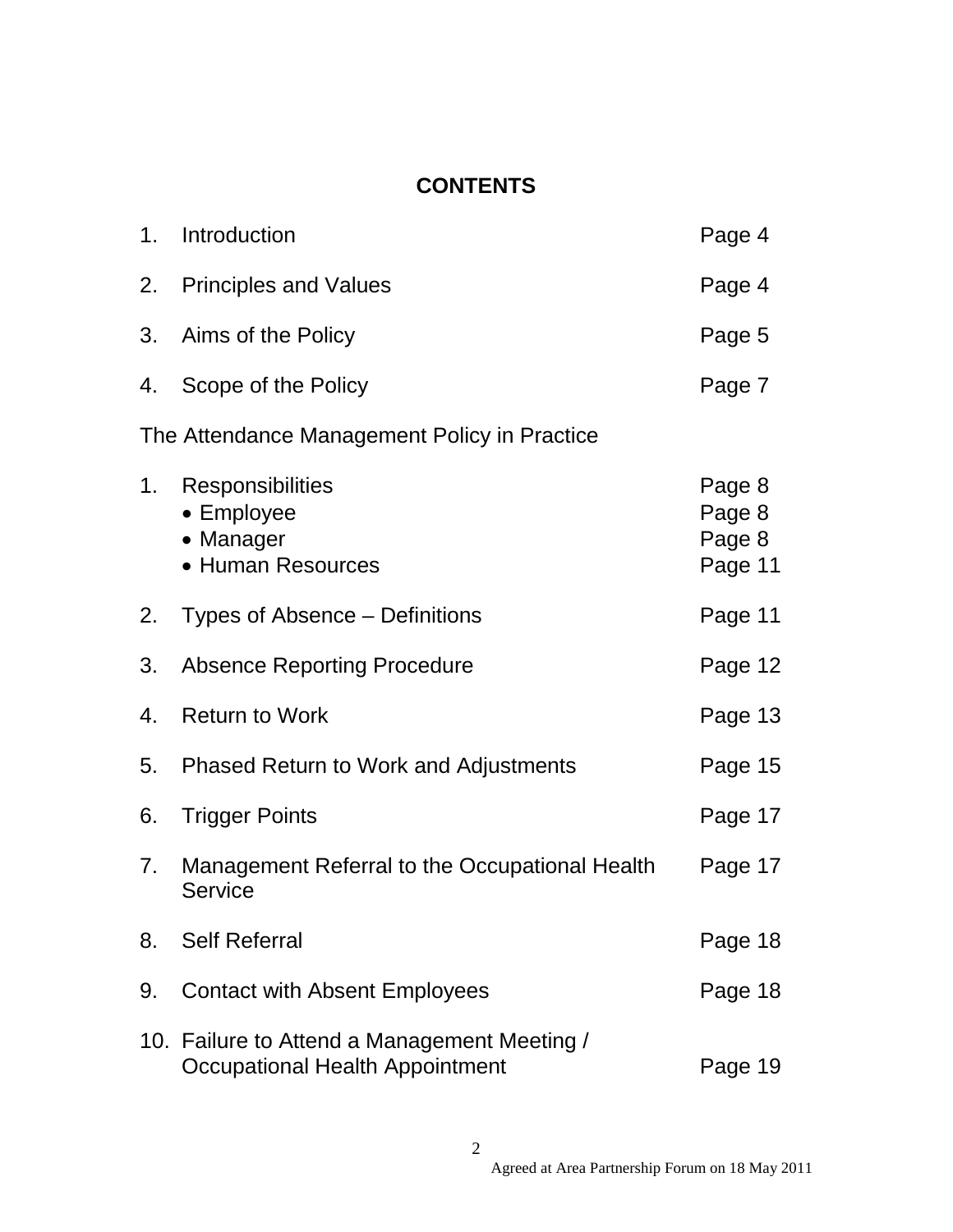| 11. Redeployment                                                         | Page 19 |
|--------------------------------------------------------------------------|---------|
| 12. Education and Training                                               | Page 20 |
| 13. Ending Employment and Retirement                                     | Page 20 |
| 14. Support and Well-Being                                               | Page 22 |
| 15. Monitoring and Review                                                | Page 22 |
| Appendices:                                                              |         |
| Appendix 1 - Reporting Absence Procedure                                 | Page 24 |
| Appendix 2 - Checklist for Carrying out the Return<br>to Work Discussion | Page 25 |
| Appendix 3 - Support and Well Being Agencies                             | Page 28 |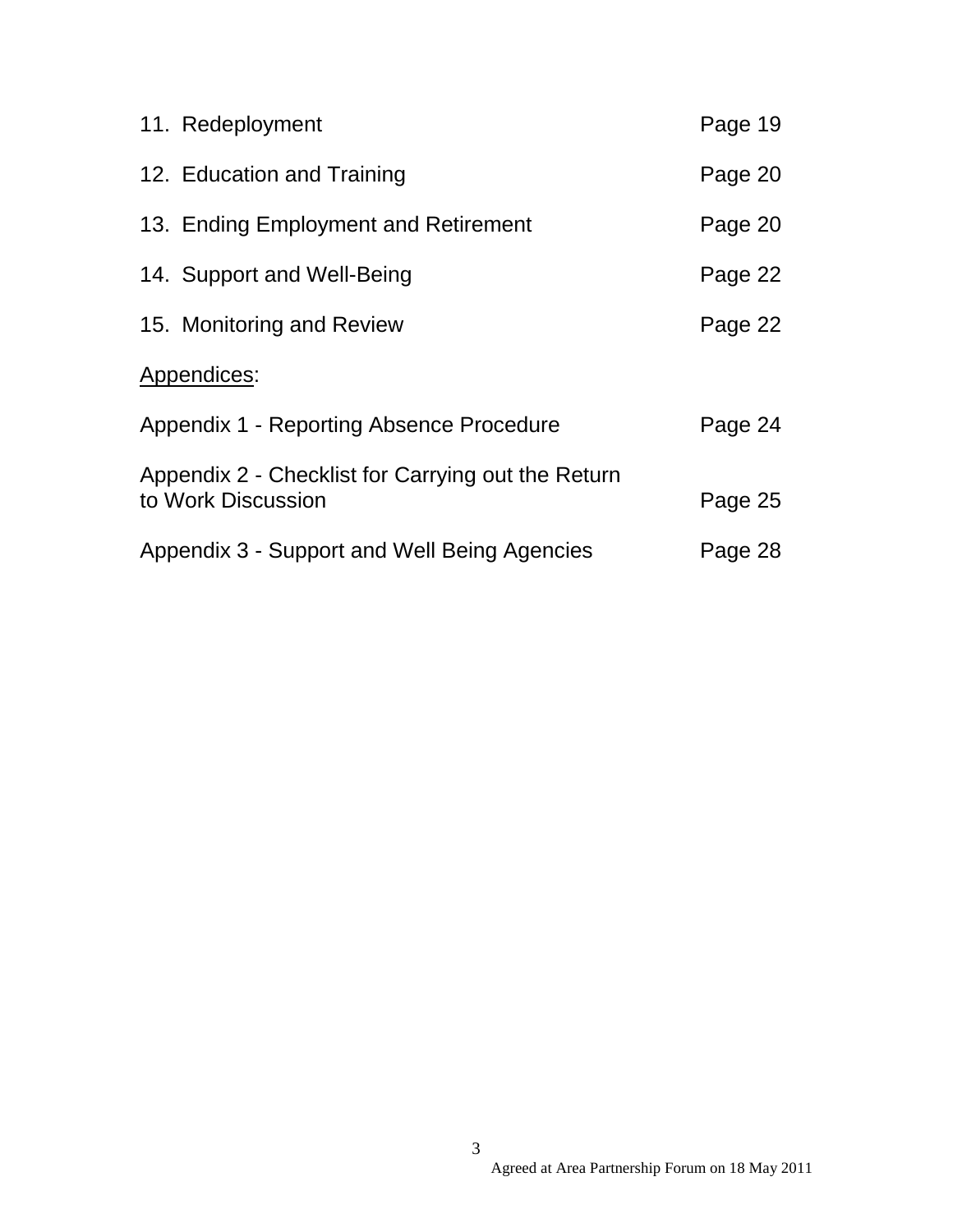## 1. Introduction

Greater Glasgow Health Board (NHS Greater Glasgow and Clyde) has a duty of care towards its employees for ensuring good standards of health, fitness and wellbeing and to provide appropriate support, intervention and treatment where required.

The employees of NHS Greater Glasgow and Clyde are its greatest resource and through them all services are delivered and improved. Promoting attendance is crucial in the development of an efficient service.

This document therefore aims to give all those working in the service (managers or those being managed) clear guidance and support on the issues relating to promoting employee health and attendance.

2. Principles and Values

The Board is seeking to create and maintain a working culture in which maximum attendance at work is the expectation. This will be facilitated by the introduction and development of:

- a way of dealing with the circumstances in a sympathetic and fair way, achieving the right balance between managing absence efficiently and providing support and help to an employee who has health problems or is experiencing personal difficulties
- effective absence data monitoring and management procedures to identify situations where an employee's attendance falls below the expected standard
- a culture of promoting the health and wellbeing of our employees

Attendance levels provide a potential picture of employee wellbeing, levels of morale and health and safety management performance. Monitoring attendance levels is a critical tool in assessing the above factors and in deciding where appropriate management action is required.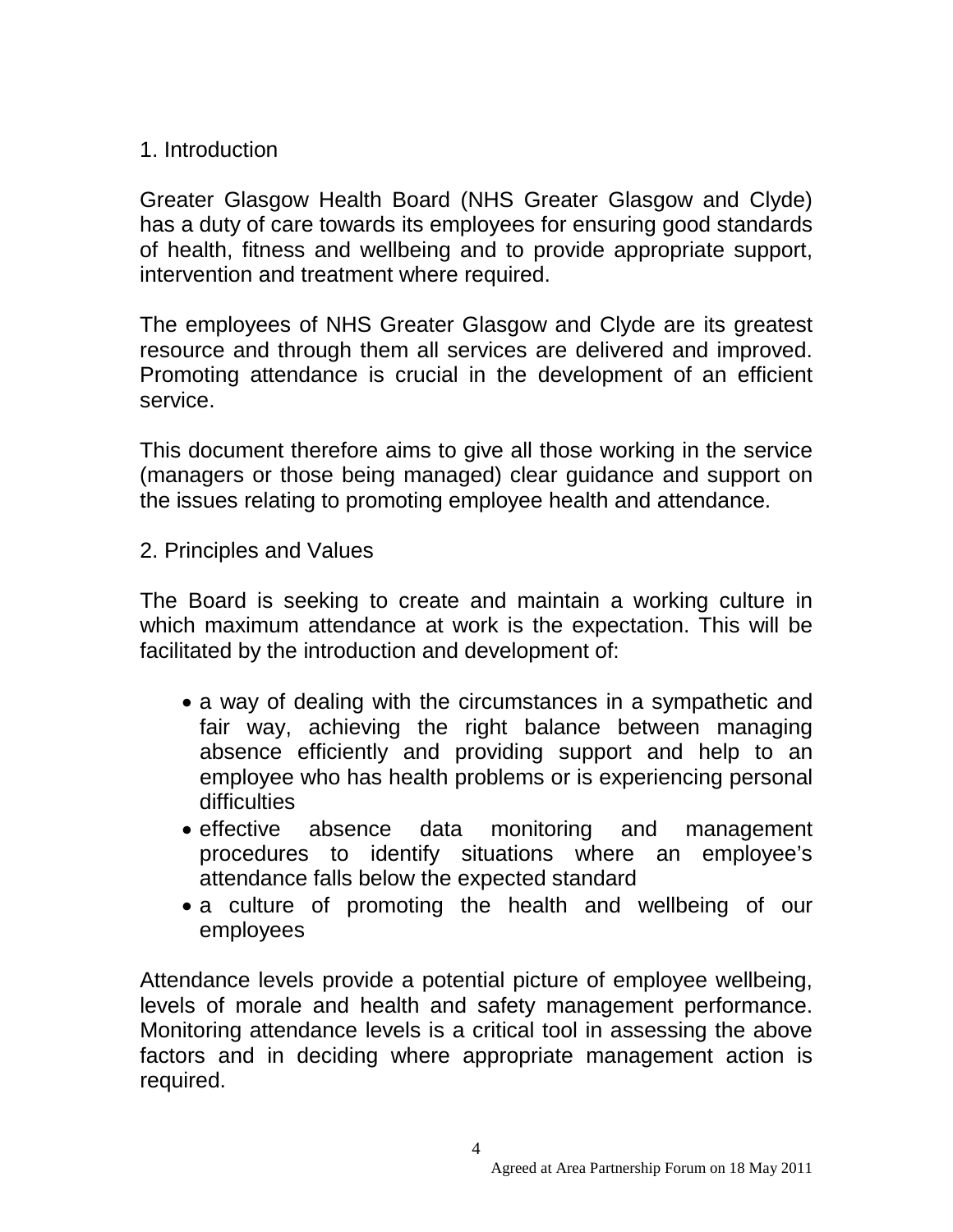The importance of regular and sustained communication in creating such a working culture cannot be underestimated. Ensuring employee awareness of the importance of regular and sustained attendance at work is an essential prerequisite to everything that follows in this Policy.

The objectives of this Attendance Management Policy will only be achieved if a proactive, consistent and effective approach is adopted throughout the Board.

This approach relies on:

- Compliance with the relevant legislation and read across to the other key policy areas including the Board's duty of care;
- Involvement of critical groups such as the Occupational Health Service, the Employee Counselling Service, Infection Control and Trade Union/Professional Organisation representatives in attendance management goals;
- Providing effective guidance and support to individual employees and managers;
- Effective joint training of managers and Trade Union/Professional Organisation representatives in the implementation of the Attendance Management Policy for consistency.
- 3. Aims of the Policy

The aim of the Attendance Management Policy is to help the Board make the most of employee attendance by reducing both short and long-term absence through promoting positive attitudes to work and effectively working in partnership with all parties to reduce employee absence to the minimum levels possible.

Specifically, the Attendance Management Policy aims to:

• enable the delivery of consistently high quality services by achieving the maximum possible levels of employee attendance at work;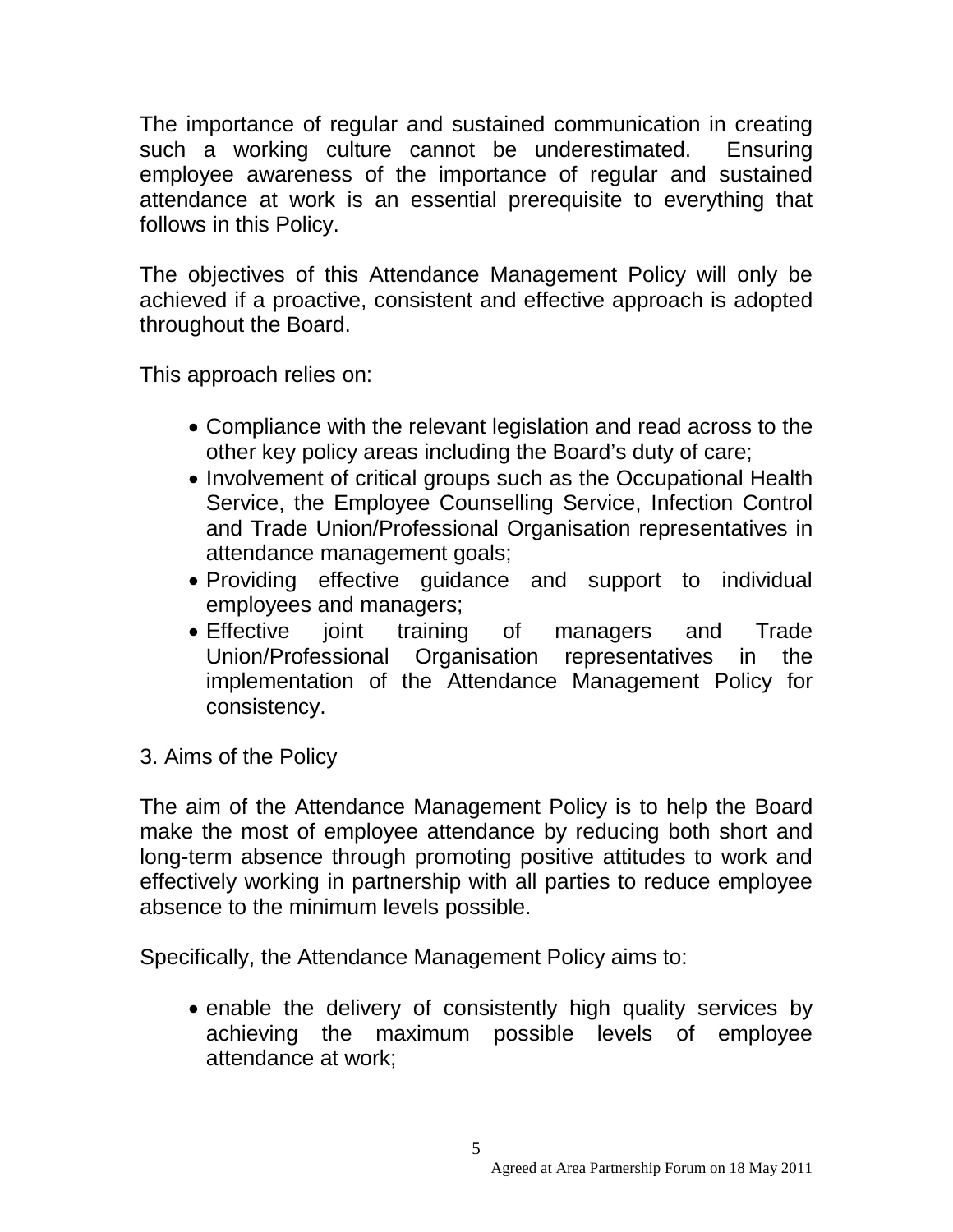- provide procedures and guidelines communicated to and understood by all employees which make sure that everyone is dealt with in a fair and consistent manner;
- comply with current Employment Legislation, including the Disability Discrimination Act 1995 (and Part 3 of the DDA from October 2004) (to make sure that reasonable adjustments to duties are made, or other suitable employment is offered through redeployment where necessary), and meet legal requirements relating to employee consent to the appropriate handling of sensitive personal data;
- make sure that managers / supervisors communicate regularly and effectively with employees, and where possible, offer appropriate professional support and help to get them back to work (see the "Carrying out the Return to Work Discussion" checklist at Appendix 2);
- facilitate the availability of resources and support to employees with health problems through the Occupational Health Service, Employee Counselling Service, employee support services and other specialist agencies;
- seek redeployment if appropriate. The Board will use its best endeavours to redeploy employees to an equivalent grade. Active consideration may be given to protection of earnings where the specific circumstances warrant it;
- make sure that the organisation's Employment Policies are based on best practice;
- improve employee retention and prevent any form of discrimination;
- enable the Board to take a proactive approach to promote the health and well being of employees, equally employees will be encouraged to adopt a positive healthy lifestyle;
- assist managers to effectively monitor sickness absence/attendance levels by provision of management information systems and regular reports which provide relevant, up to date information on individual and departmental absence and provide analysis which may assist to identify possible work related illnesses;
- ensure all employees are entitled to be represented by a Trade Union/Professional Organisation representative (including full-time Trade Union Officers), or accompanied by a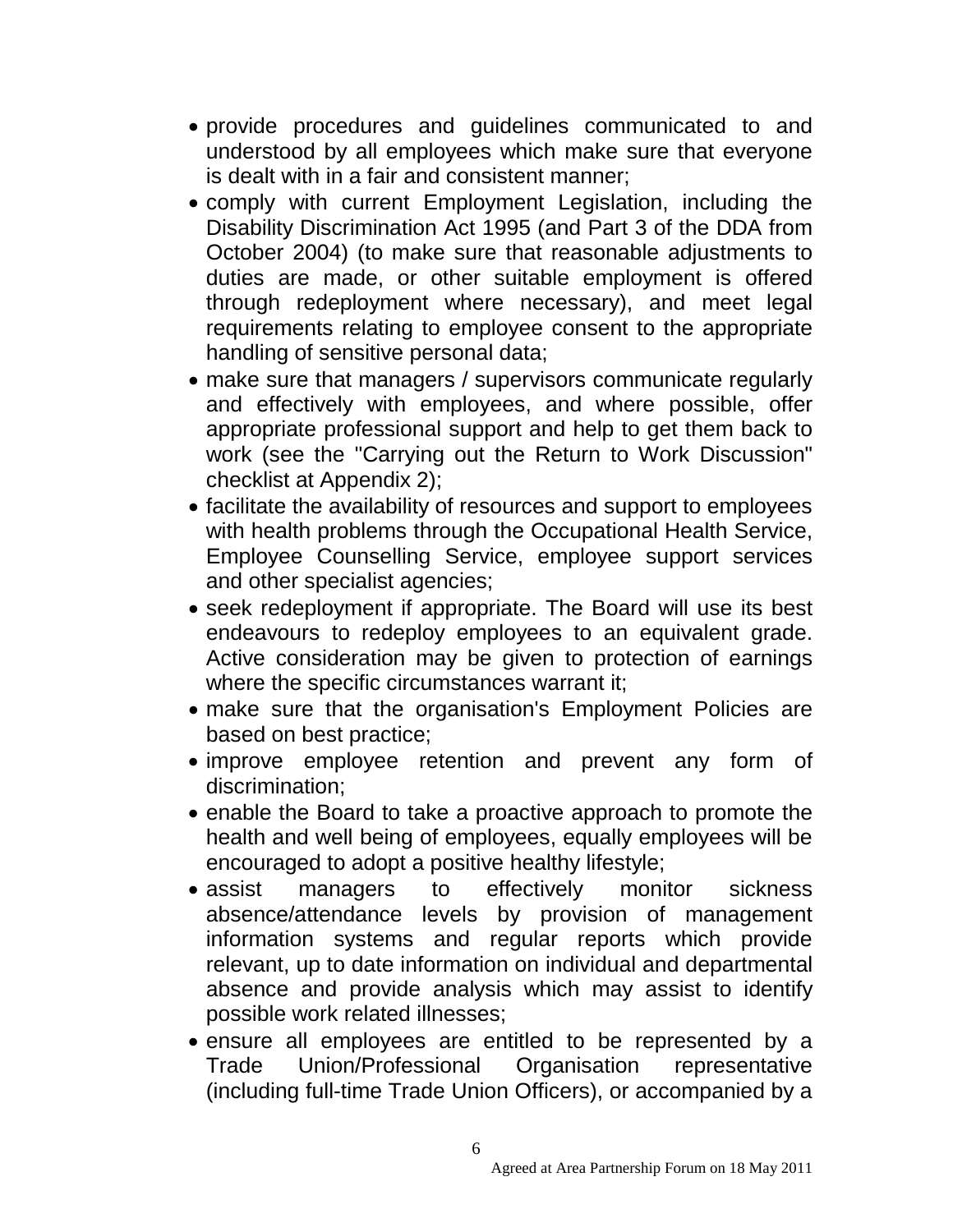fellow member of staff, or a friend or relative not acting in a legal capacity, at all stages of the procedure.

4. Scope of the Policy

This Policy applies to all employees of the Board, including employees seconded from the organisation.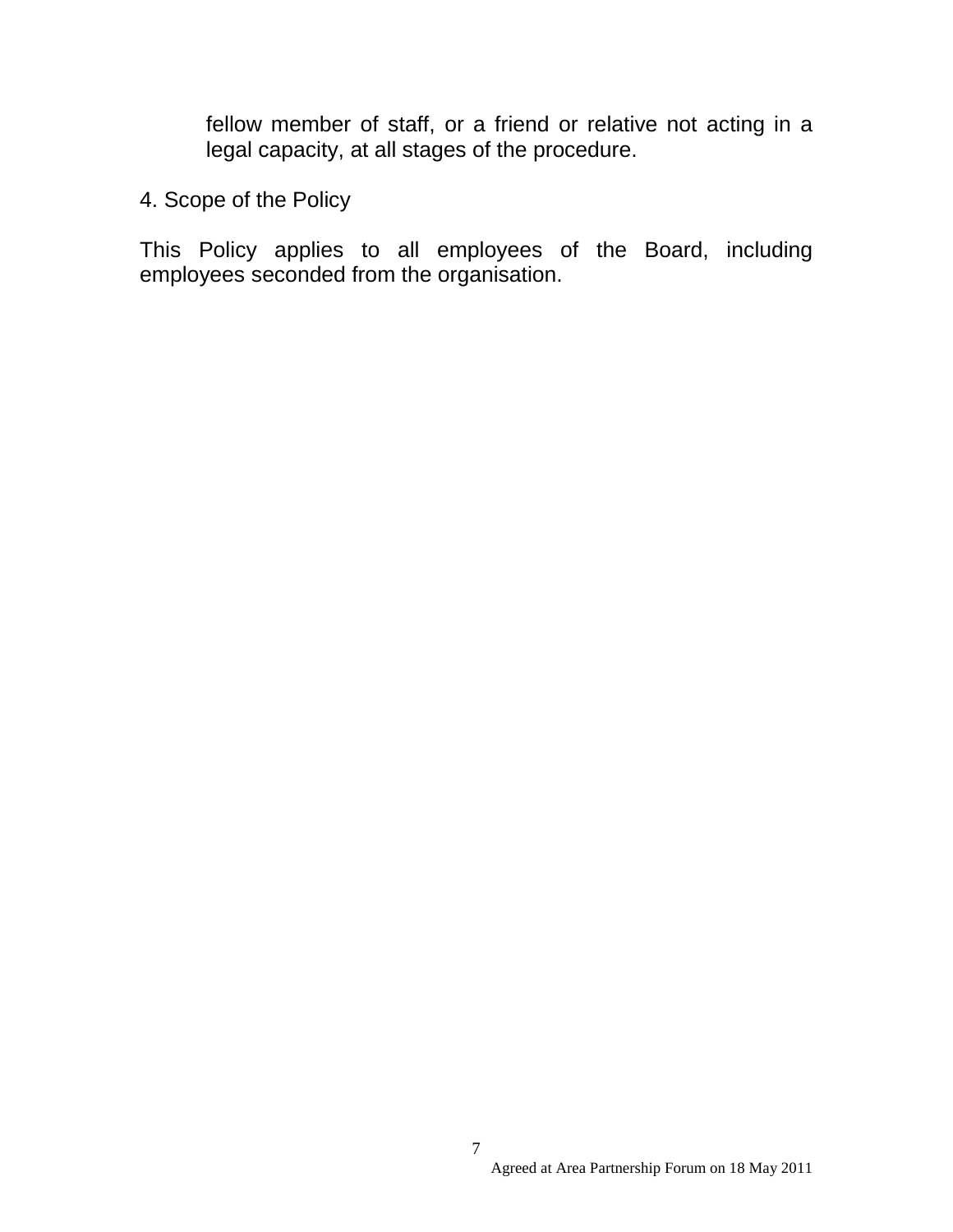The Attendance Management Policy in Practice

1. Responsibilities

In putting the Attendance Management Policy into practice it is vital that all those involved are fully aware of their roles and responsibilities as defined below:

1.1 The Employee:

- has a contractual obligation under their contract of employment to attend work;
- must comply at all times with the documented sickness absence reporting procedures; (see section 3 below)
- on returning to work after an absence, is required to attend a Return to Work Discussion with their line manager;
- The Board may at any time require an employee absent from work due to illness to attend an examination by a medical practitioner. Furthermore, employees do not need to be off sick to be referred by the Board for a medical. The Board will meet the cost of any medical examination.
- when not able to attend a set Occupational Health appointment, must communicate this with Occupational Health prior to the appointment date / time, with a further appointment being agreed. Occupational Health will advise the manager of cancelled appointments;
- will be requested to attend a management meeting to discuss sickness absence and must, if unable to attend for an acceptable reason, inform the manager / supervisor prior to the date / time of that meeting and if acceptable a further meeting may be convened at an alternative location / date.
- on sick leave is required to maintain a level of contact / communication with their manager, appropriate to their medical condition.

1.2 The Manager:

• has a responsibility for the effective management of attendance for their area of responsibility and to be aware the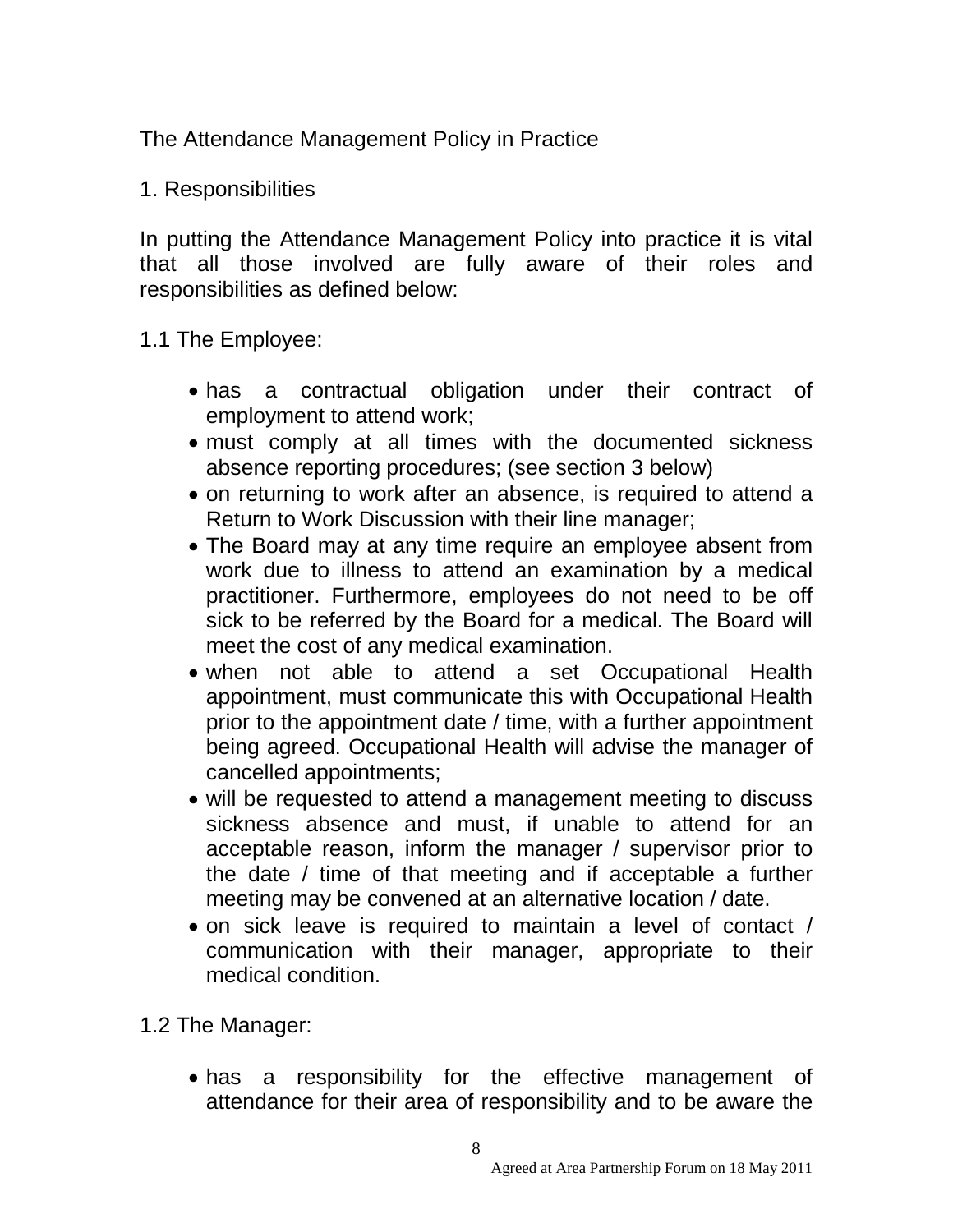importance of the Board's duty of care, commitment to the delivery of a high quality service and the importance of employee well being;

- must ensure that all employees have been issued with and fully understand instructions on sickness absence reporting (see Appendix 1). Managers must also ensure that sickness absence reporting procedures are documented and fully explained to any new employee during departmental induction, with further planned annual training and/or awareness being undertaken and documented;
- should be in regular contact with the employee, particularly during long-term absence, to make sure they are fully aware of any health progress and the likely duration of the absence. Managers should be sensitive to the employee's circumstances and while it is important to demonstrate real and proper concern for the employee, the level of contact should be at a level which is appropriate to the circumstances and avoids being intrusive. Managers should provide regular updates on departmental issues and provide any appropriate documentation including pay slips etc;
- is expected to record and document accurate individual absence information for all employees including the duration (start and end dates) and reason for absence, and a note of all discussions relating to this. In addition they will maintain statistical information on absence rates within their department;
- is responsible for ensuring that sickness absence levels are reviewed on a regular basis (monthly) and to quickly address any problem areas;
- is responsible for maintaining an overall acceptable attendance level within their own department;
- must ensure that all employees have a Return to Work Discussion (see Appendix 2) whenever they return from a period of sickness absence. Managers should ensure that the absence is sickness related or if it is more appropriately covered by other Board policies. Return to Work Discussions may be delegated for practical reasons (if the service is dispersed, for example);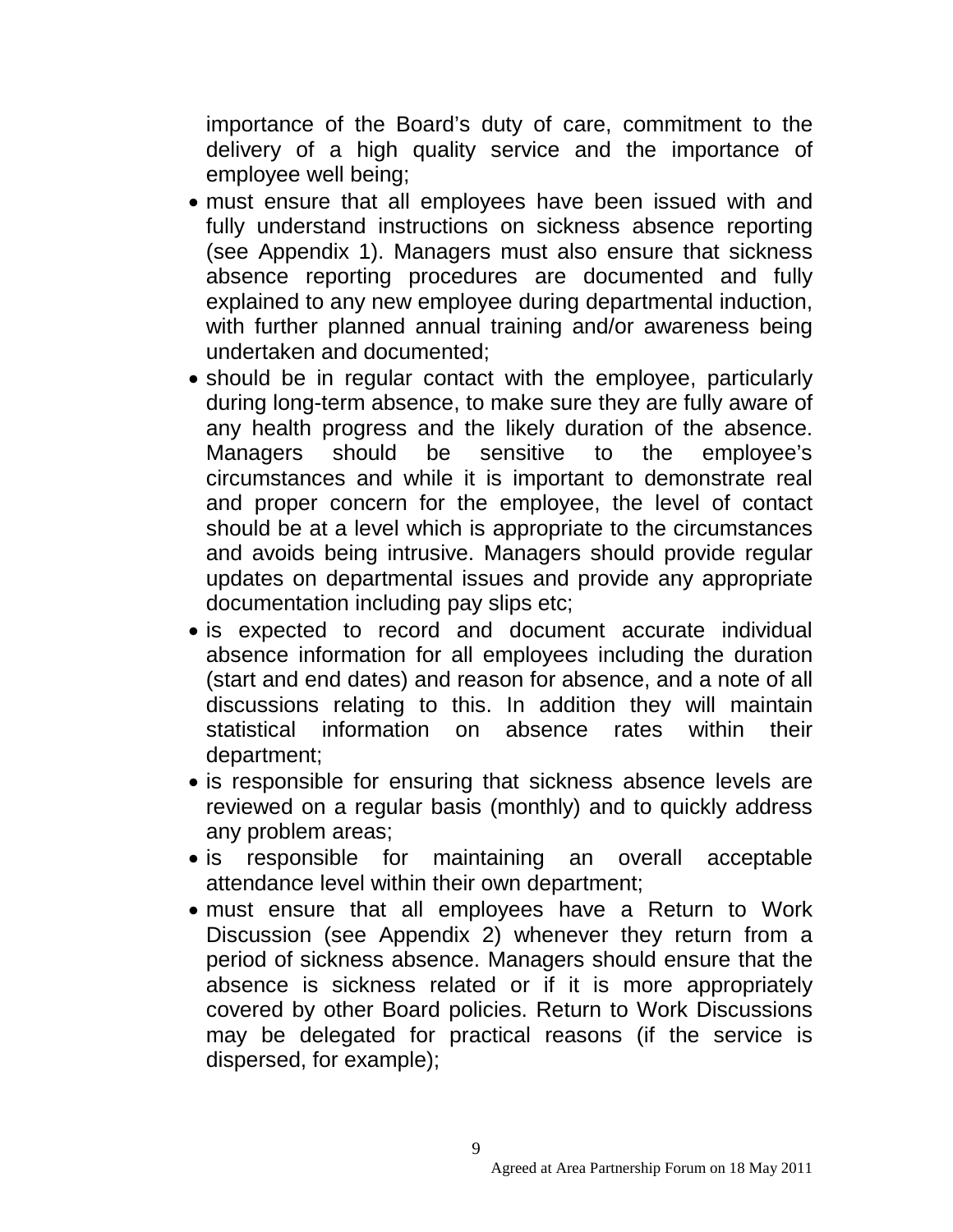- where persistent frequent absences, continuous absence or an inability to perform acceptable duties due to ill health are causing problems in the workplace, will discuss this with the employee at an arranged meeting that may result in a formal hearing in accordance with either the Capability Policy or Disciplinary Policy;
- should seek, at an early stage where appropriate, professional advice from Human Resources and / or Occupational Health Services;
- must always inform, and, if possible, should discuss with the employee when a referral to the Occupational Health Service is being made before the referral takes place;
- should in determining the action to be taken, take account of what is fair and reasonable, given the individual circumstances of the case (including such as work related injury, disability and terminal illness), and taking into account length of service, frequency (episodes), length (days lost) and any pattern / trend of the absences, medical advice and service needs;
- should ensure the employee is fully aware of the advice provided from Occupational Health Services and should make sure at all stages the employee has had the opportunity to discuss their health and point of view / reasons for the absence;
- will ensure that following a management referral to the Occupational Health Service the response letter will be shared with the employee;
- must recognise their duty of care. If, in the opinion of the manager, an employee is unfit to continue working whilst on duty, the employee should be advised to leave work and seek appropriate medical advice. In other circumstances where employees report for duty and state that they are unwell the decision to leave work and go on sick leave is entirely the employee's decision;
- must ensure that confidentiality is maintained throughout all discussions and relevant documentation relating to sickness absence;
- should ensure that when employees are on long term sick leave, prior notification of impending ½ pay and nil pay situations are communicated at least 1 month in advance to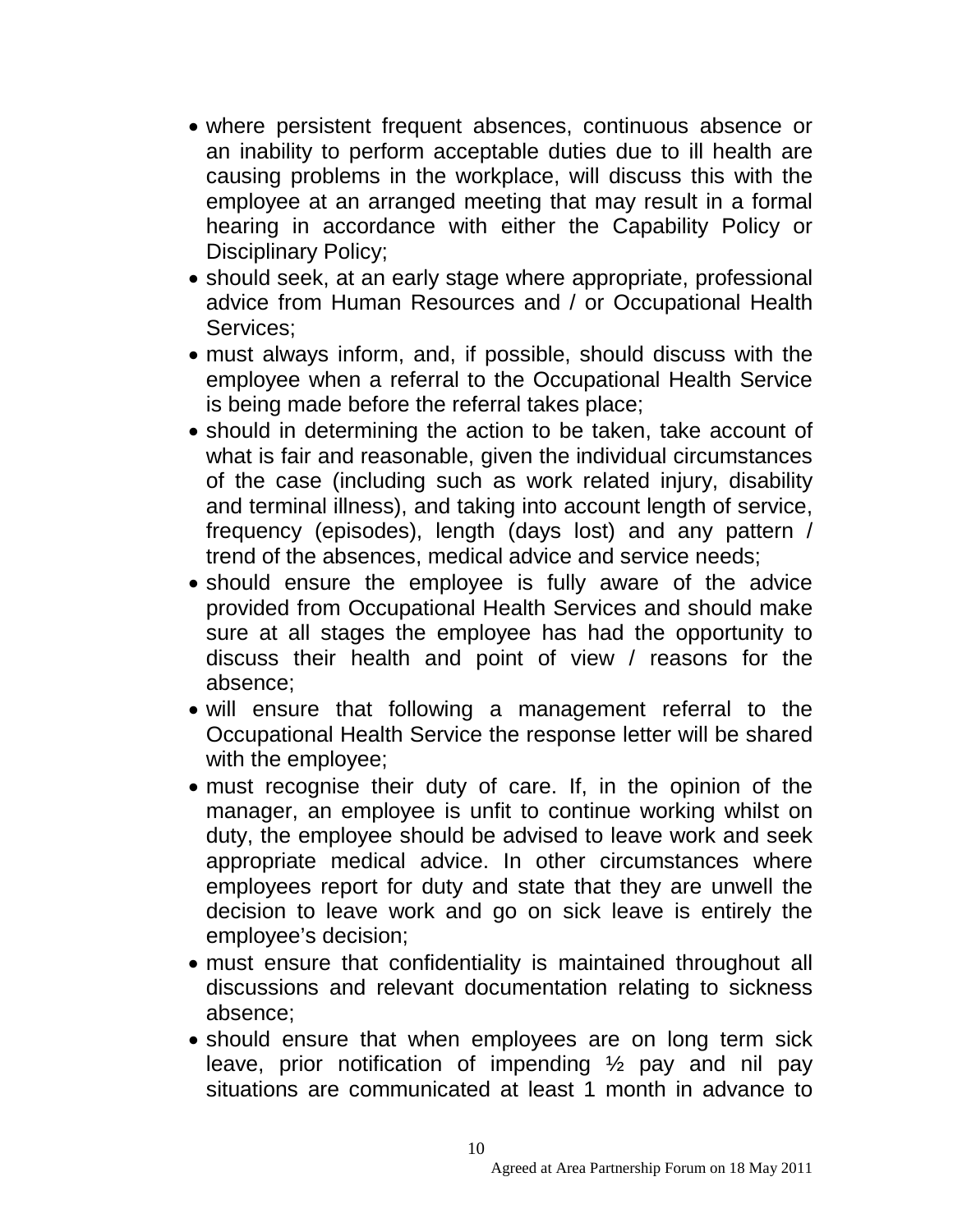the employee to advise of the financial situation. Managers are required to request this information from Payroll / HR for long term sickness. In exceptional circumstances consideration may be given to the extension of sick pay with prior approval of the Director of Human Resources;

- 1.3 Human Resources
	- Management of ill-health problems is a management function, however Human Resources will provide assistance, advice and support to managers and employees at all stages of managing ill-health, including analysing absence records and investigating particular cases to ensure fairness and consistency throughout the Board, with further support extending to communications – i.e. standard letters, meetings etc.
	- As part of our Performance Management Framework Human Resources will collect, analyse and report, where appropriate, relevant departmental and organizational absence management information.
	- Human Resources will ensure line managers and Trade Union / Professional Organisation representatives are adequately trained in Attendance Management and that guidance will be available to ensure consistency of approach.
- 2. Types of Absence Definitions

There are many reasons why employees are unable to attend work and fulfil their contract of employment. It is essential that employee absences are given the correct categorisation for monitoring and management information purposes.

• **Short–Term Sickness Absence** (uncertified, self certificated or covered by a doctor's certificate). All absences from day 1 up to 27 calendar days. (An employee leaving work without completing 50% of their normal working shift will be recorded as having a ½ day's sickness absence.)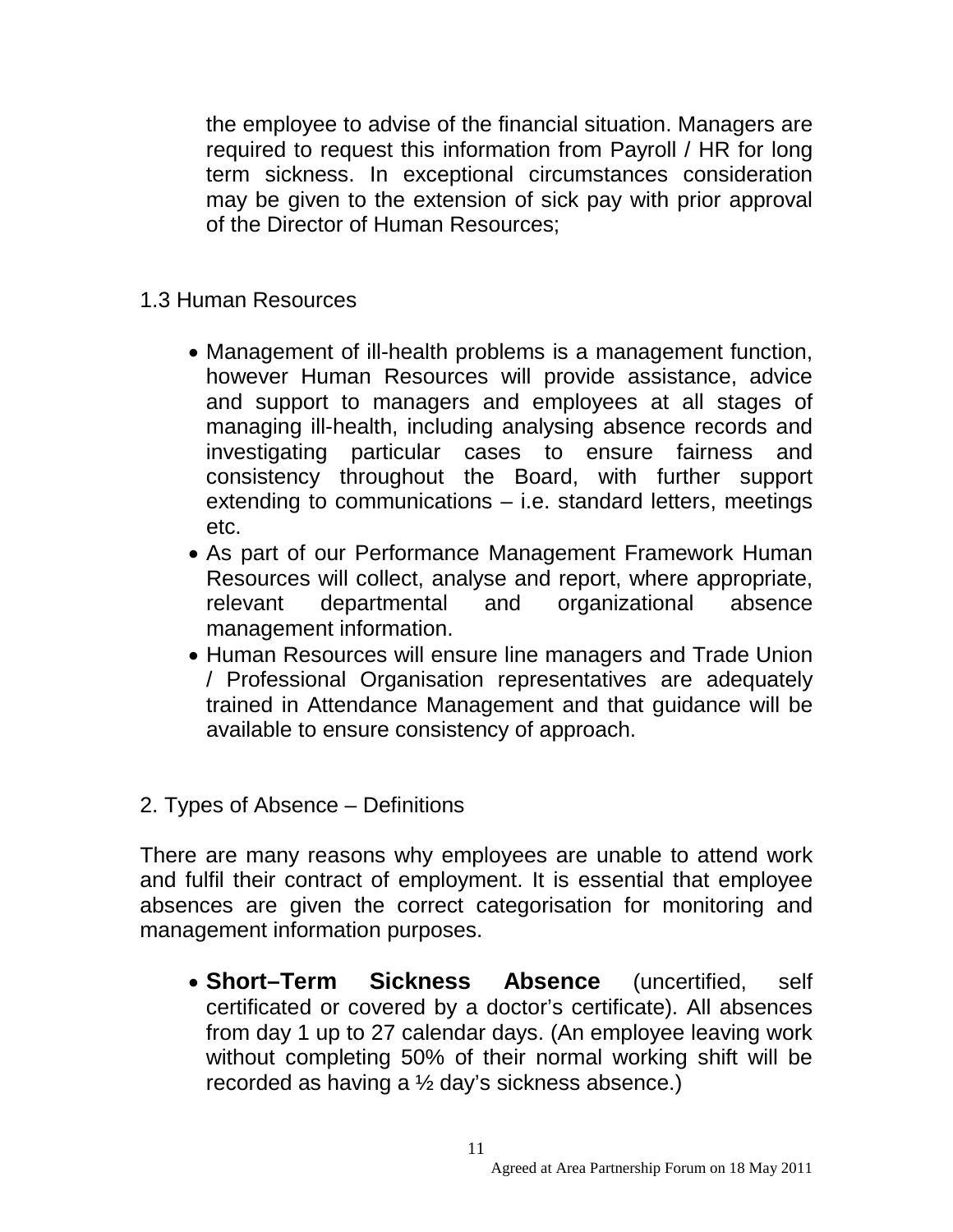- **Long–Term Sickness Absence** (covered by a doctor's certificate) All absences of 28 or more calendar days.
- **Unauthorised absence** absence which is not supported by medical evidence as required under Absence Reporting Procedures; absence which has not previously been reported; absence which has not been authorised by the appropriate level of management or has not been communicated using the correct procedure as outlined in Appendix 1.

Other authorised absences are covered separately by Board Policies.

3. Absence Reporting Procedure

All employees are responsible for making every effort to communicate with their line manager whilst on sick leave:

- Employees who are unable to attend work or fall ill during a period of leave, must tell their line manager at the earliest opportunity before their starting time and no later than within one hour after their scheduled starting time. Where the line manager is out of the office notification to a suitable alternative manager is required in accordance with local procedures;
- It is the employee's responsibility to make contact personally with their line manager. Only in exceptional circumstances, where the employee is unable to phone personally, a relative or friend may phone on their behalf, but the responsibility remains with the employee. Where the line manager is not available, it is essential that contact is made with an alternative senior staff member who will be responsible for taking the information and passing it to the line manager. Messages should not be left on voice mail, with the hospital switchboard or with other wards or departments. Mobile phone text messages are also not acceptable and will result in the employee having an unauthorised absence;
- Failure to make contact in time may lead to:
	- o the absence being treated as unauthorised;
	- o an appropriate deduction being made from the employee's pay;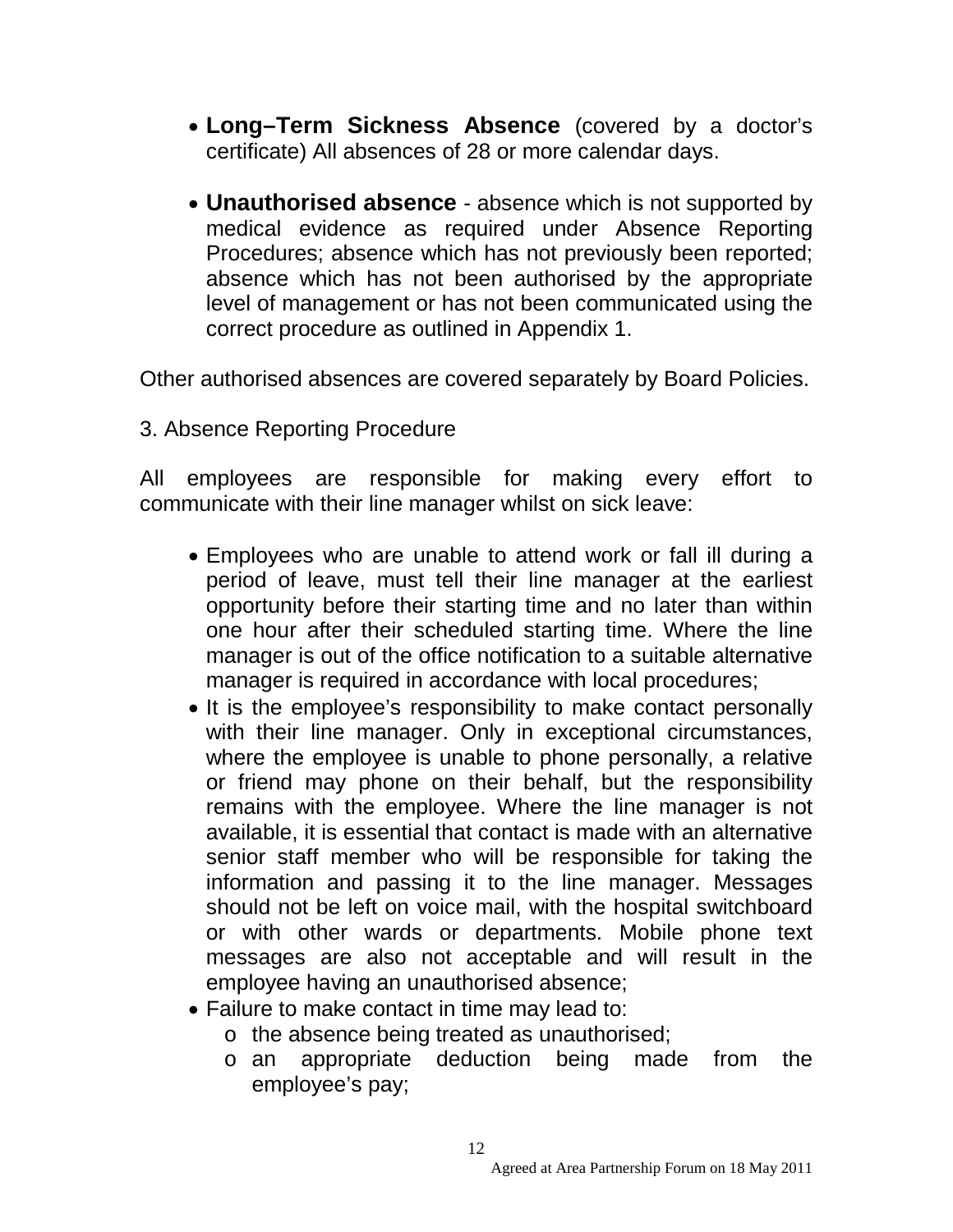- o action under the Disciplinary Policy;
- It is important that the employee communicate all relevant details when making contact, including:
	- o the reason for absence;
	- o an indication of when the employee expects to be fit to return to work; and
	- o details of any appointments with the employee's GP.
- Personal information will be kept in accordance with the Data Protection Act 1998;
- At this stage, the employee's line manager will tell the employee when they should get in touch and when an appropriate certificate must be submitted (as detailed in Appendix 1);
- It is the employee's responsibility to keep the line manager informed of progress and, in particular, should the employee be unable to return when anticipated. If the employee is absent immediately before leave days or days off, they must tell the line manager when they will be fit to come back to work;
- If the sickness is 4 or more calendar days, then the employee is required to submit a self-certificate to their line manager within 7 days of the start of the absence. If the absence continues for more than 7 days the employee will be required to submit a medical certificate. Any subsequent certificates should be submitted as quickly as possible, ensuring all days in the absence period are covered. Failure to submit a certificate may result in pay being withheld;
- If an employee falls ill at work or has to go home due to sickness or other reasons, the employee must discuss this with their line manager before leaving unless they require urgent treatment, in which case the employee should tell their line manager at the earliest opportunity.

Employees will be required to comply with local sickness absence reporting procedures. Local sickness absence procedures must be compliant with the principles of this Policy.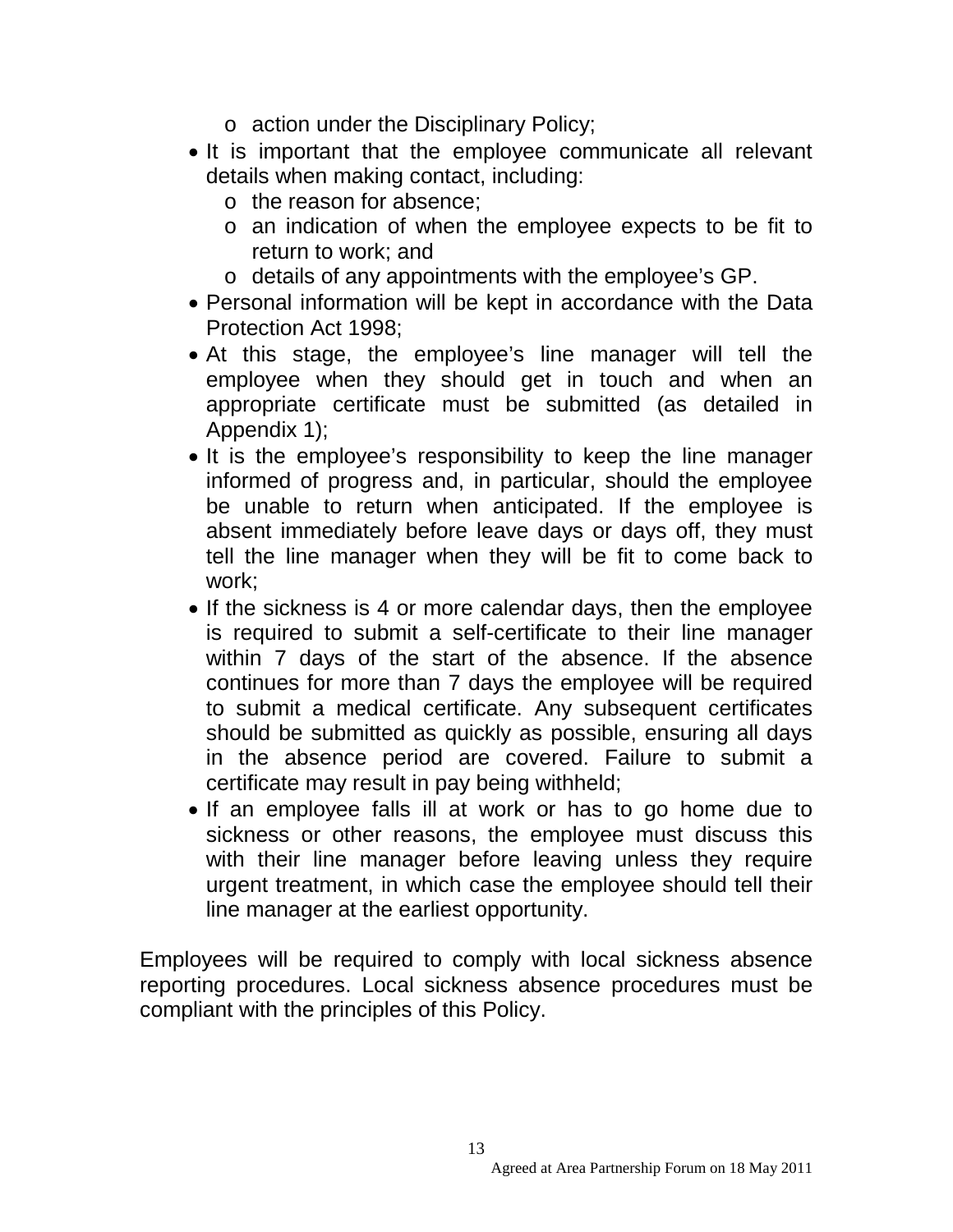## 4. Return to Work

After any period of absence an employee's return to work should be acknowledged through a documented Return to Work Discussion. This may be delegated to another manager or supervisor as appropriate. In many cases, this may involve little more than a courteous enquiry as to whether the employee is now well. In other cases, for example, where a pattern of short term absence is developing, or following a period of longer term absence the meeting will explore this more fully: any action the Board has taken to prevent a recurrence of any work-related injury;

- the reasons for absence;
- the employee's fitness for work;
- if the cause of the absence may recur and whether a referral to Occupational Health/GP report is necessary.

At this meeting the employee should be given the opportunity to raise any issues they have about their absence and to get help from the organisation.

This discussion may cover some or all of the following, depending on the circumstances of each case (see the 'Carrying out the Return to Work Discussion checklist at Appendix 2)

- Welcome the employee back to work and provide a work update.
- Ask after their health.
- Ensure that the employee has provided or filled in a selfcertificate and/or provides a medical certificate as appropriate (see Appendix 1).
- If attendance levels suggest that there may be an underlying health problem, discuss referring them to the Occupational Health Service.
- If the pattern or frequency of absence is causing concern, the employee should be advised of this, explaining what the organisation considers to be a reasonable standard of attendance and what may happen if this is not met.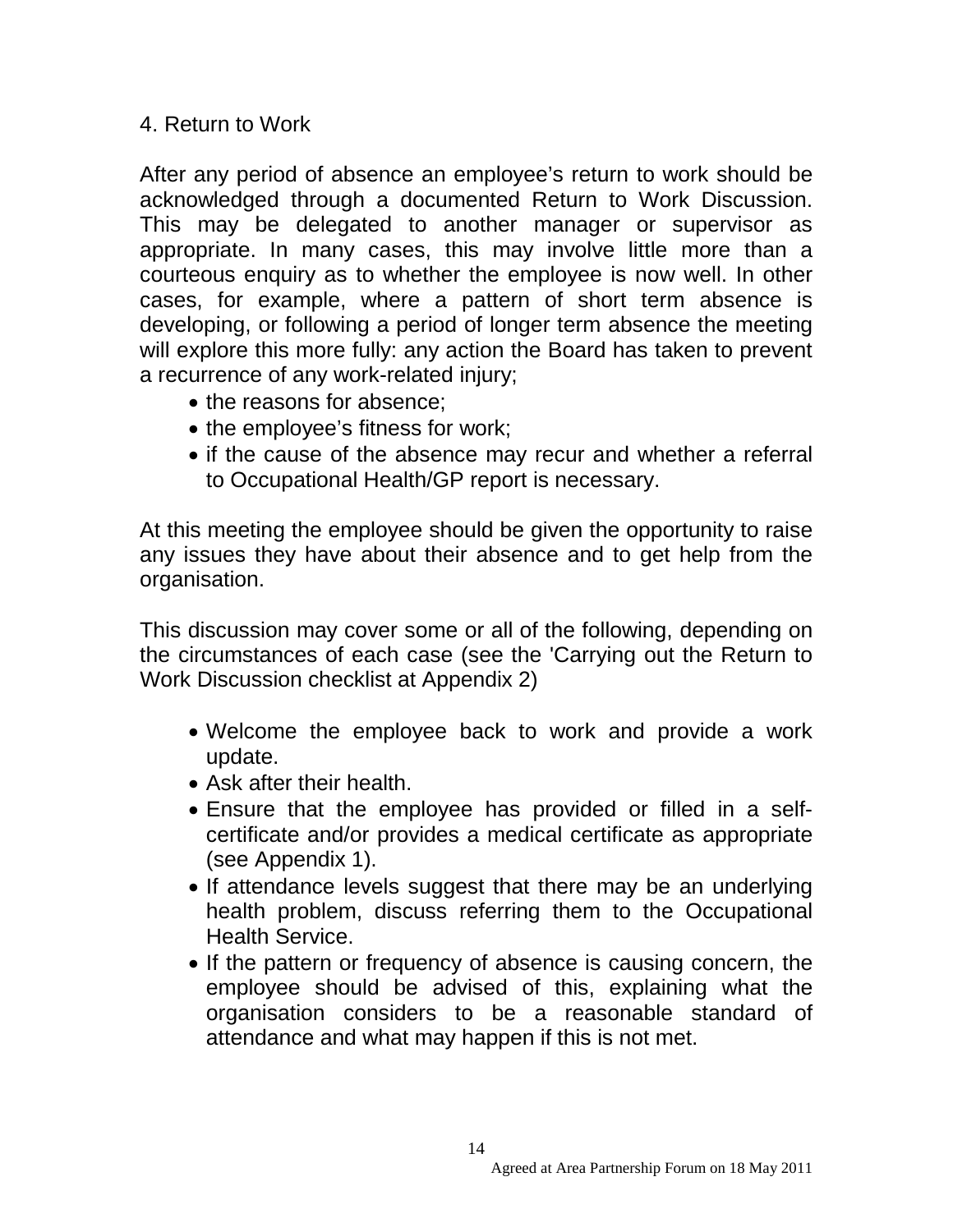- Offer support, guidance and advice to help the employee to attend more regularly, for example, a temporary change in hours or duties, training, etc.
- Set up a regular review process, set attendance standards and offer special or unpaid leave if this is appropriate.
- Any cases involving alcohol, drug or substance misuse should be addressed under the procedure set out in the appropriate policy (Alcohol and Substance Abuse Guideline).
- Encourage involvement and commitment to solutions.

This discussion should not be confrontational in any way. It should rather be an exploration into any underlying problems - medical, work-based or domestic / personal - which may be affecting attendance.

The employee has the right to be represented by a Trade Union/Professional Organisation representative (including fulltime Trade Union Officers), or accompanied by a fellow member of staff, or a friend or relative not acting in a legal capacity.

The Board understands that some issues may be very personal or sensitive, the employee should discuss with their manager how they can be supported. However the employee may prefer to talk to someone outside the immediate situation, such as the Employee Counselling Service. (The Employee Counselling Service is an independent, confidential service, offering a range of services for employees experiencing personal problems.)

These discussions should form part of local training on promoting attendance issues.

5. Phased Return to Work and Adjustments

When an employee is fit to return to work but cannot carry out their full range of duties (either in the short or longer term), every effort should be made to give them the opportunity for an earlier return to work. This might include reducing or amending their range of duties.

A clear written programme, including timescales and review period, must be agreed with the line manager and employee before any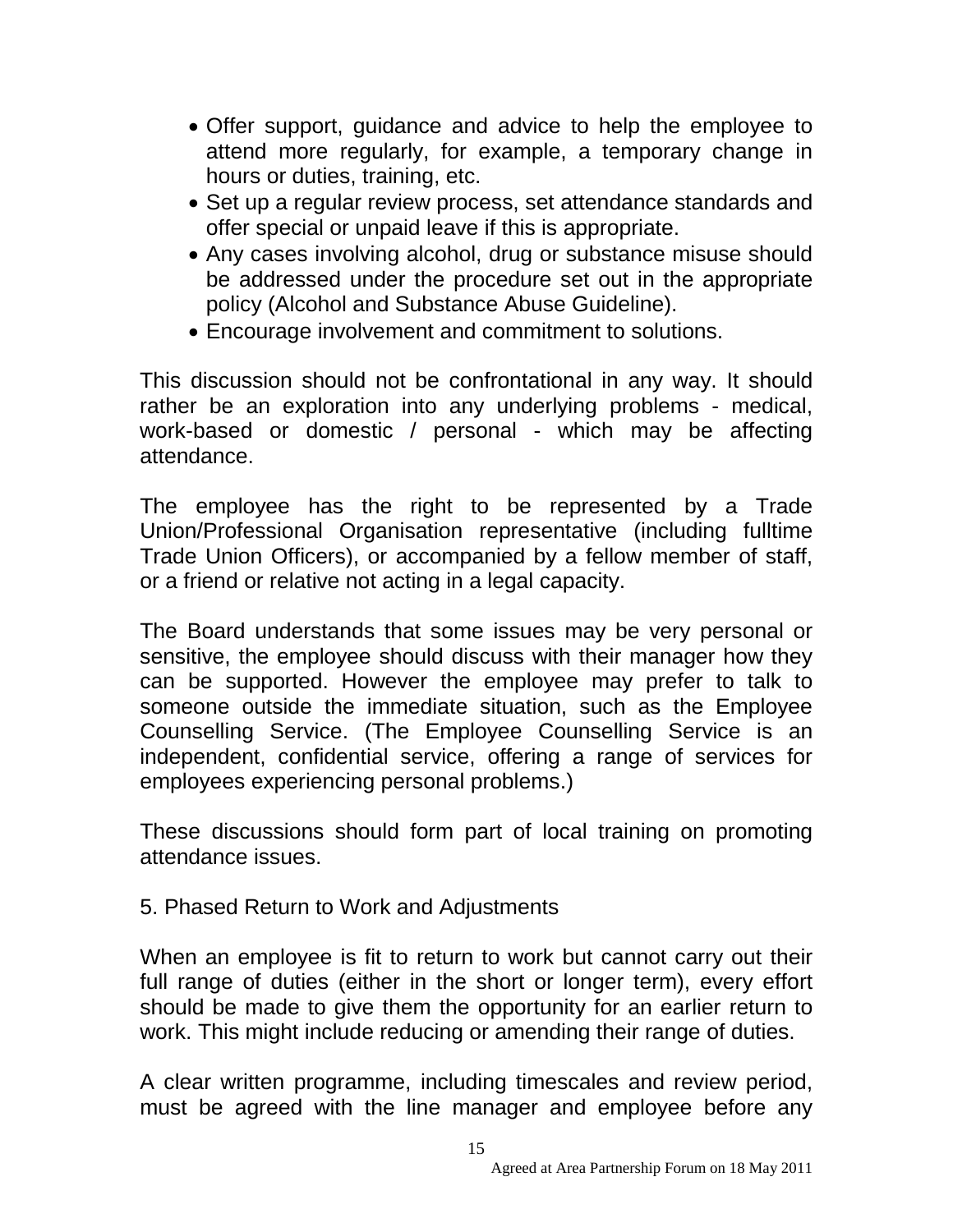return to work can take place. Human Resources advice should be sought on any agreed variation to contract and pay policy, to ensure that the policy is applied consistently. Employees may be encouraged to use flexible working arrangements and Work-life Balance Policies to support their return to work as set out in paragraph 14.10 of the Agenda for Change Handbook (except medical staff – see PCS(DD)20 07/10).

Phased returns to work must be organised with the line manager and individual. Advice may be sought to support the return to work plan.

To comply with the Disability Discrimination Act 1995 (as amended), the Equality and Human Rights Commission recommends that organisations:

*"take any steps which it is reasonable for it to have to take, to reduce or remove any substantial disadvantage which a physical feature of the premises or of the organisation's employment arrangements causes a disabled member of staff compared to a non-disabled person".*

In short, reasonable adjustments to an employee's job can include:

- changes to duties, shifts or hours;
- changing the place of work; and
- making adjustments to the features of a building or access to it, including its fixtures, fittings and design.

Although this list is not definitive, adjustments should only be made after:

- receiving the advice and recommendations of Occupational Health;
- discussing the matter with the employee; and
- carrying out a review of their skills and abilities and the likely needs of the service.

Assistance is available from the Disability Employment Advisers based within the Department of Works & Pensions Jobcentre Plus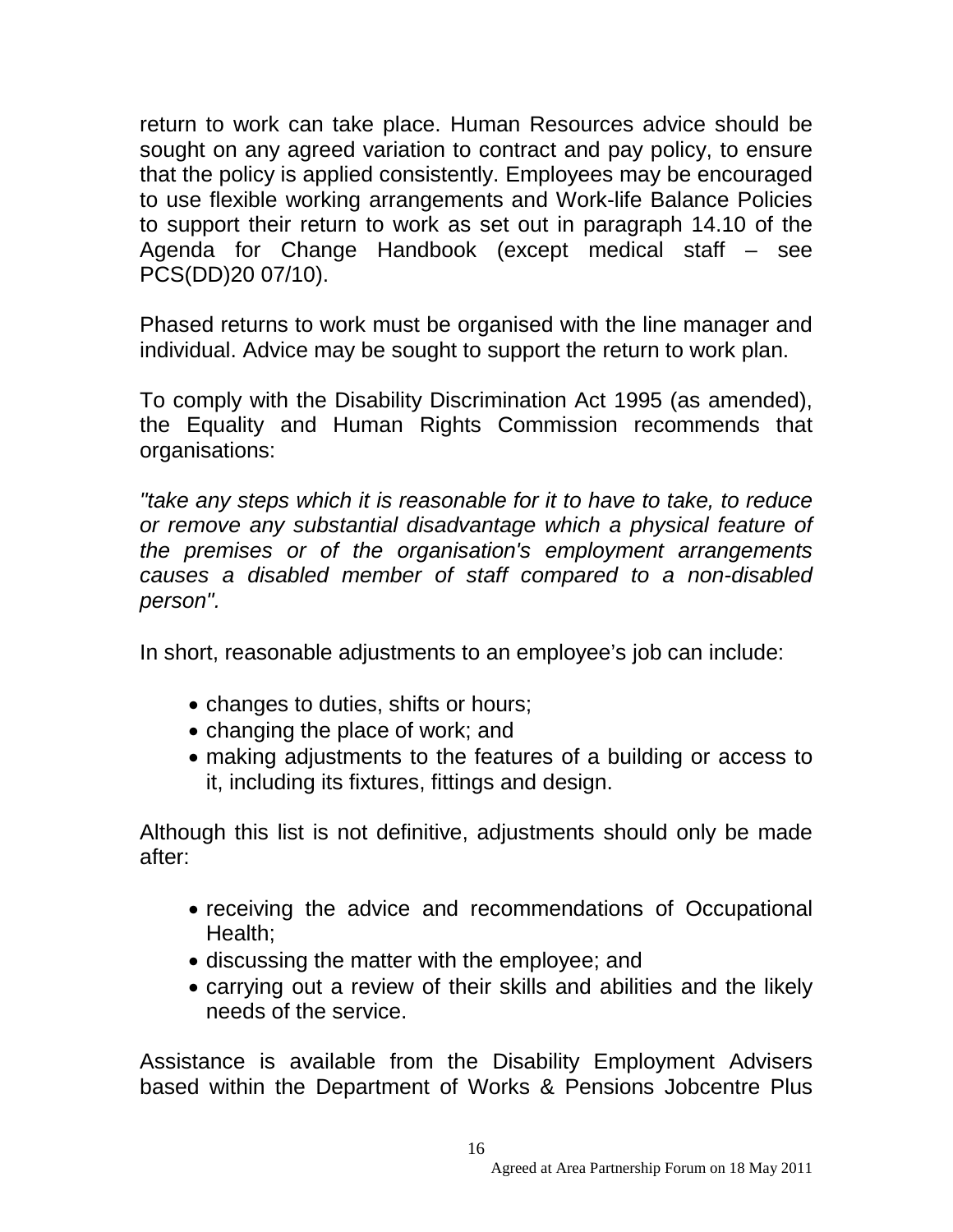locations and other agencies. They can support the employee and the workplace with respect to carrying out needs assessments, and they can advise on any equipment and modifications that might be required for the working environment.

# 6. 'Trigger Points'

It is important that line managers have clear 'trigger points' in place for reviewing sickness absence. These 'triggers' are:

- four or more episodes
- more than eight days short term sickness absence within a 12 month period.

On hitting a "trigger point" line managers must consider all the facts available and be aware of the circumstances of the particular employee's situation, prior to organising any formal hearings. However line managers must give consideration to absences linked to certain shift patterns, known accidents or injuries sustained at work or incidents or serious illness which may have resulted in the employee requiring time off work.

7. Management Referral to the Occupational Health Service

Line managers can refer employees to the Occupational Health Service in order to provide assistance to an employee on a healthrelated matter, or to enable the Occupational Health Service to provide the line manager with advice about the employee's health in relation to their work.

Line managers should make a referral to the Occupational Health Service once the employee is off more than 28 days (long term sick) or will decide on an individual, case by case basis when to refer the employee.

The employee must be informed of their management referral in advance and, if possible, the referral should be discussed with the employee. It is essential that such a referral is not portrayed as a punishment, and that the reasons for it are fully explained to the employee. The reason for referral should be clearly set out in the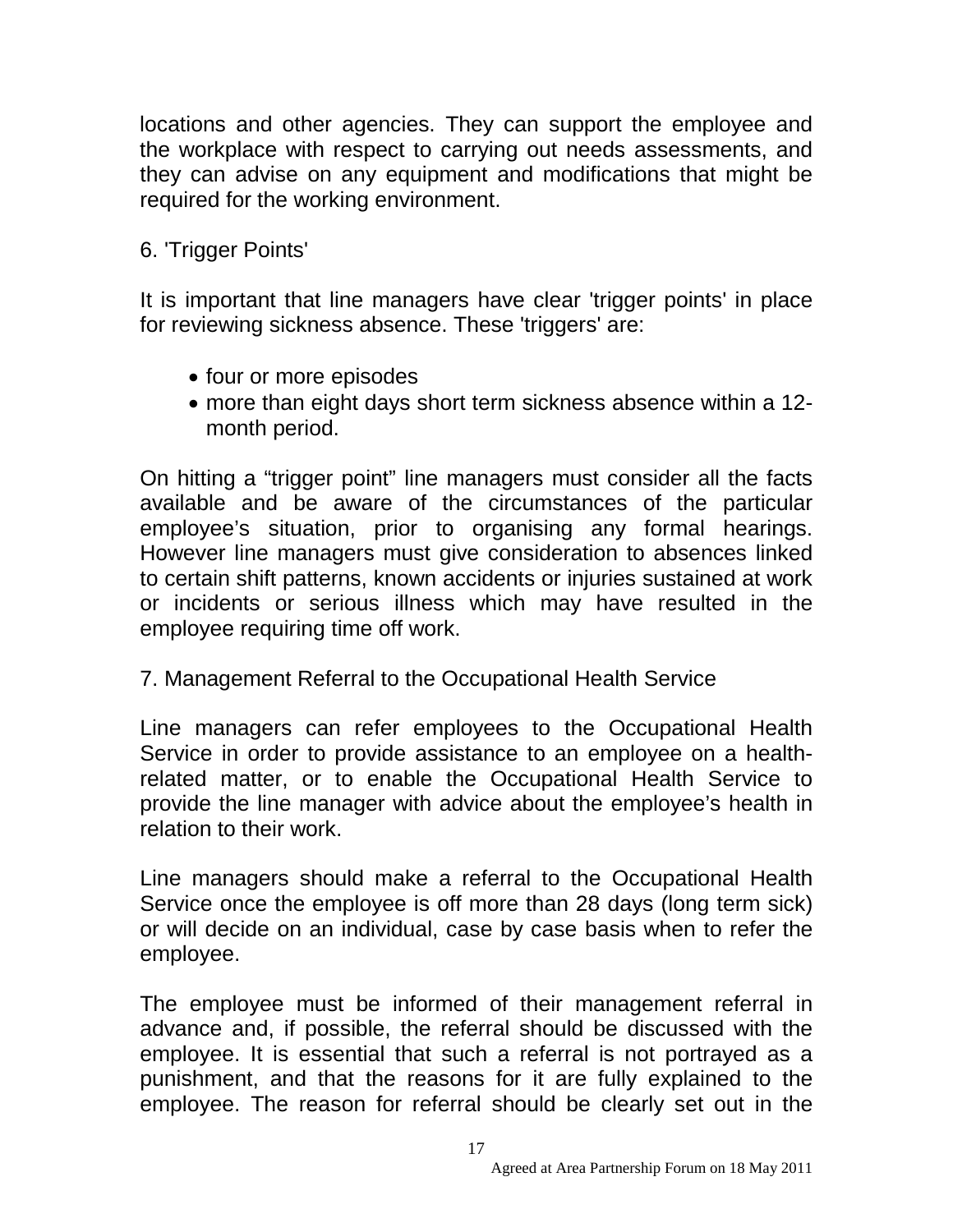referral document along with any specific issues which the line manager wishes to receive advice. In general, the types of issues about which questions might be asked include:

- whether there is an underlying medical problem/condition, which could affect work performance;
- the prognosis and likely effect on fitness for work;
- restrictions to, or adaptations needed for, work;
- the need for, and nature of, a programme of support;
- recommendations for rehabilitation into work and ill-health retirement issues, if relevant

## 8. Self Referral

Employee can self-refer to the Occupational Health service for any health related matter, particularly if it relates to, or is affecting their work. No communication to any third party should result from a selfreferral unless the member of staff concerned requests it. Self-referral des not preclude an employee having a management referral.

9. Contact with Absent Employees

It is essential for the health and well being of all employees within the Board that regular contact is maintained between the employee and line manager during any periods of sickness absence. This contact is required to ensure that the employee is receiving the best possible support and assistance to ensure a speedy return to full fitness.

During periods of long term sick this contact is critical to ensure that the absence is being managed correctly and where appropriate additional support mechanisms have been put in place to help in the recovery process.

Employees, who are off work sick, should therefore expect regular and appropriate contact by letter from the line manager requesting a sickness absence review meeting to discuss the situation and help / support required. This meeting will also cover Occupational Health referral reports received.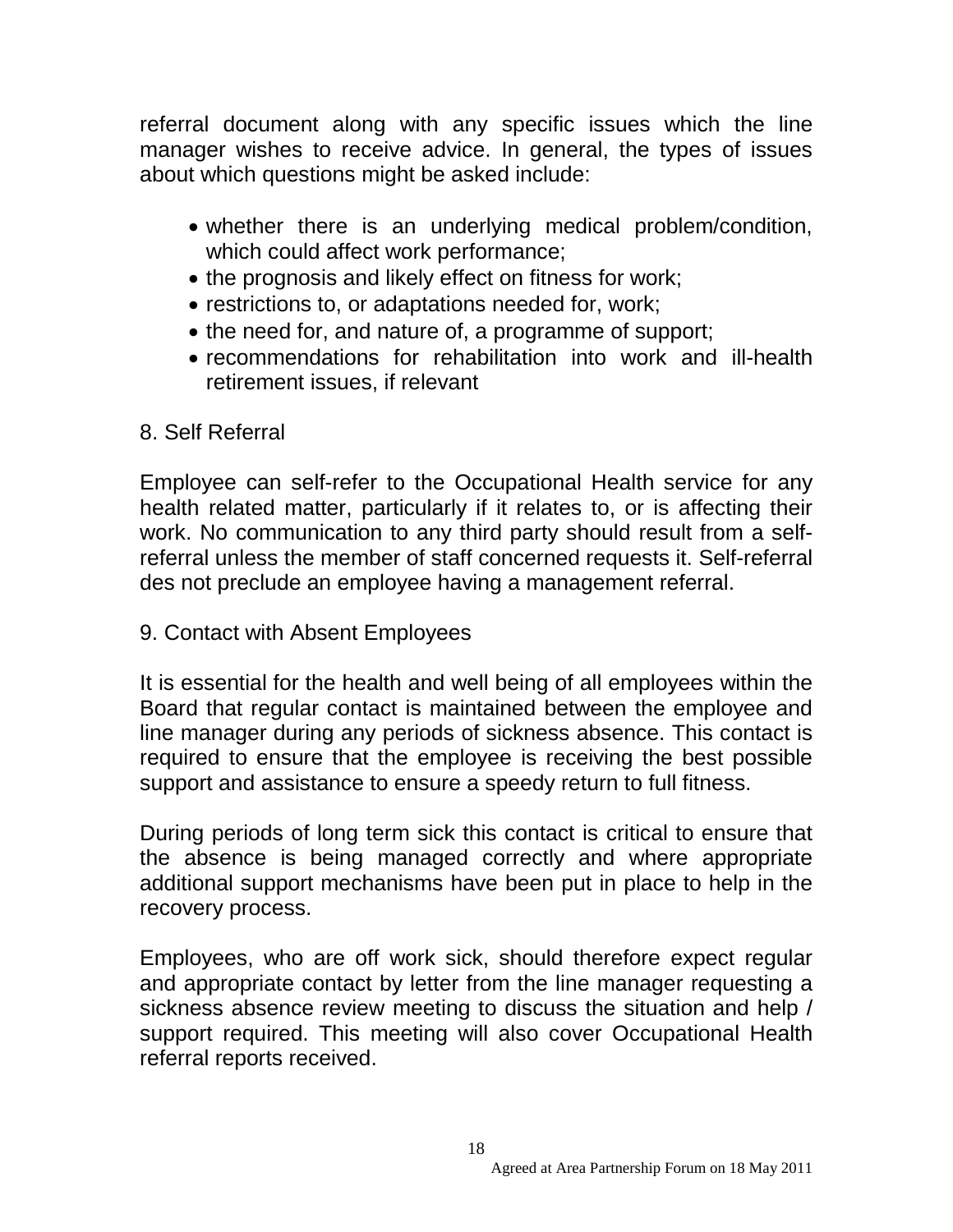In certain circumstances, it may be appropriate for the employee to be visited at an alternative location outside the workplace. This will be discussed and agreed in advance with the employee and where appropriate, Human Resources and/or Trade Union / Professional Organisation representative or a colleague or friend, not acting in a legal capacity, may also be in attendance.

Employees are also required to maintain accurate and up to date telephone contact details. Again in certain circumstances line managers may be required to contact employees by telephone.

Where the employee is off on long term sick it is also important to keep the employee updated with any changes in their department.

10. Failure to Attend a Management Meeting / Occupational Health Appointment

The Board may at any time require an employee to attend a management meeting. Where an employee fails to attend an Occupational Health appointment without prior notification then a further appointment will be offered and the line manager will write to the employee to advise that further failure to attend the appointment without due cause may result in the withdrawal of occupational sick pay and a decision being made with regards to the employee's continuing sickness absence based on the information available.

11. Redeployment

If an employee has been identified as unfit to return to their current post, then the Board will make every effort to find suitable alternative employment opportunities, although a job does not have to be created.

The line manager must fully discuss with the employee and Human Resources all the potential options for suitable redeployment.

Redeployment may mean changing career direction and must include the assessment and identification of the employee's training needs. This may include providing training opportunities from: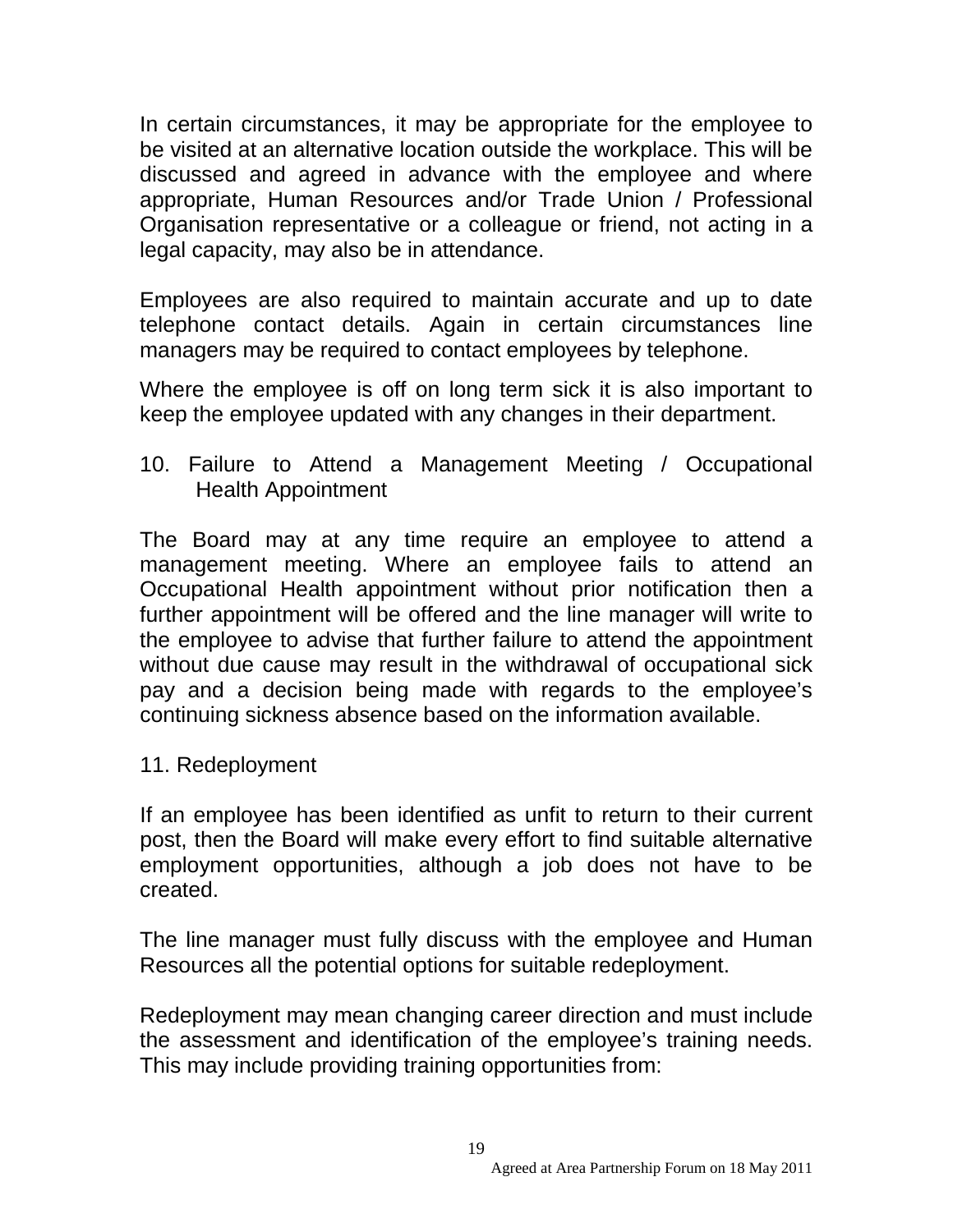- within NHS Scotland;
- the Employment Service Work Preparation Scheme;
- Disability Employment Advisers; and
- other appropriate Agencies.

## 12. Education and Training

To promote attendance positively, the Board will raise awareness of this policy and its standards as part of departmental and the Board's induction for all new employees and ensure all existing employees are made aware of the policy by providing training for employees, line managers and Trade Unions/Professional Organisations which will include, as a minimum, the following issues:

- the benefits of good attendance at work;
- roles and responsibilities of employees, line managers, Human Resources, Occupational Health Services and Trade Unions/Professional Organisations;
- the procedure for reporting absence;
- trigger points for reviewing absence;
- return to work interviews;
- referrals to Occupational Health Services; and
- recording and monitoring attendance levels.

## 13. Ending Employment and Retirement

The option to terminate employment on the grounds of incapacity due to ill health should only be considered when all options for reasonable adjustment or redeployment have been fully investigated and exhausted by the line manager and normally within the timescale of the employees Occupational Sick Pay.

If an employee is superannuated, advice should be provided in relation to applying for premature retirement on the grounds of permanent ill health. Information on this is contained in the Scottish Public Pensions Agency "Guide to the Scheme for NHS Employees in Scotland". There are qualifying criteria and appropriate forms to complete, and assistance from Human Resources should be offered to help employees fill in such application forms.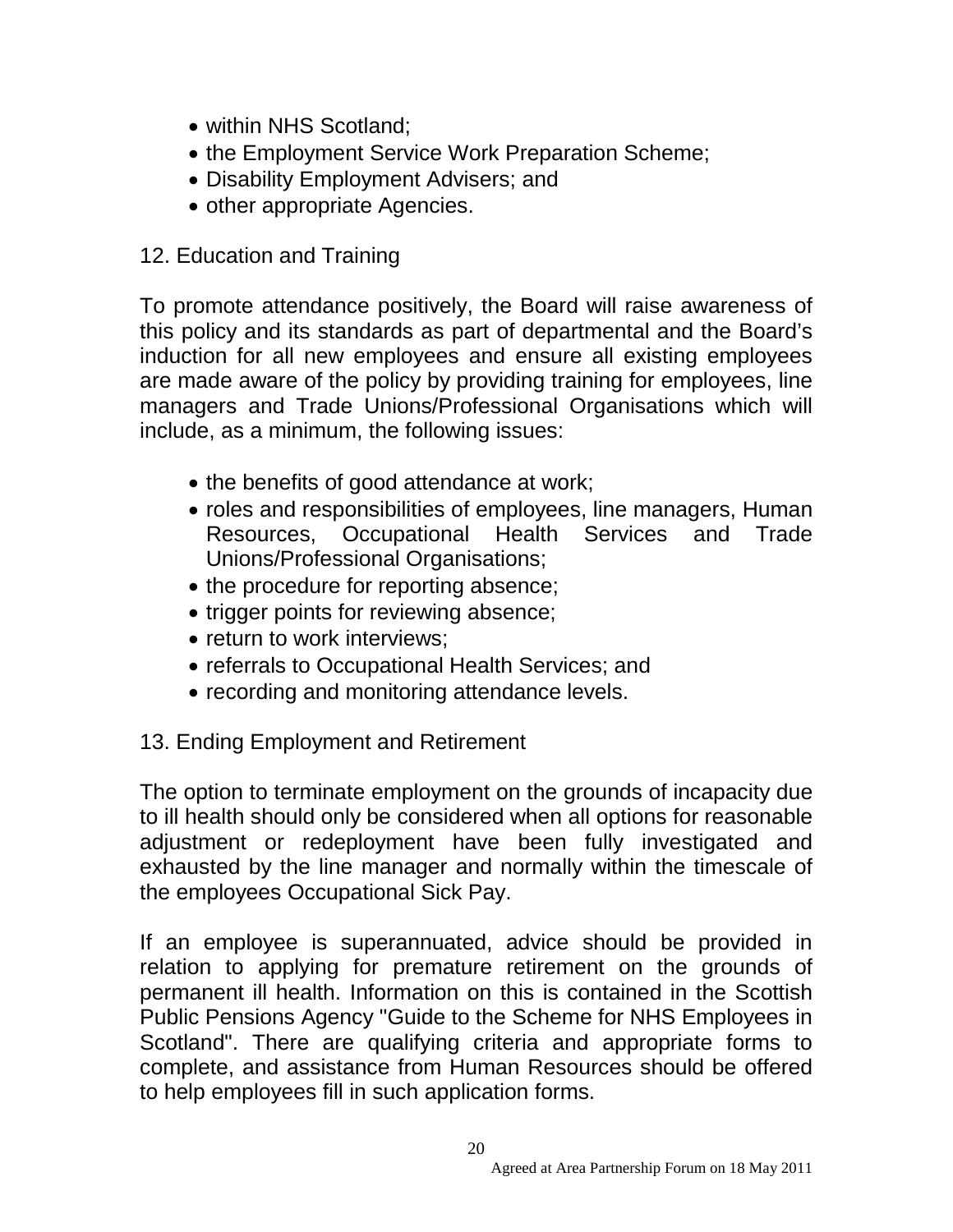Information should also be given on 'Injury Benefits', payable where an accident (or disease) occurs in the course of work. Advice is available in the same SPPA Guide. These benefits apply even if an individual is not superannuated. Human Resources should offer to help employees fill in the appropriate application forms.

In considering termination of employment on the grounds of ill health, the Board requires to demonstrate that it has:

- taken account of written advice from the Occupational Health Service recommending this;
- consulted with the employee and discussed the position with them;
- made a thorough investigation of the medical and other facts;
- balanced the employee's likely future health against the Board's needs;
- considered offering the employee other employment; and
- fully explored other employment options and found these to be unavailable or not practical.

The decision to terminate employment on the grounds of ill health or incapacity must always be based on medical factors, and is not directly linked to the employee's pay situation.

If termination of employment is the only available option, the employee should be invited, in writing, to attend a formal meeting to discuss the termination of their employment on grounds of incapacity due to ill health. Human Resources will support this process at the earliest possible opportunity. Employees are entitled to be represented by a Trade Union/Professional Organisation representative (including Full-Time Officers), or accompanied by a fellow member of staff, or a friend or relative not acting in a legal capacity, at all stages of the procedure.

The meeting should be handled in a sympathetic and understanding way, making sure that the employee is given time to discuss their point of view and that they have a clear understanding of the outcome. They should also be offered the opportunity to meet again if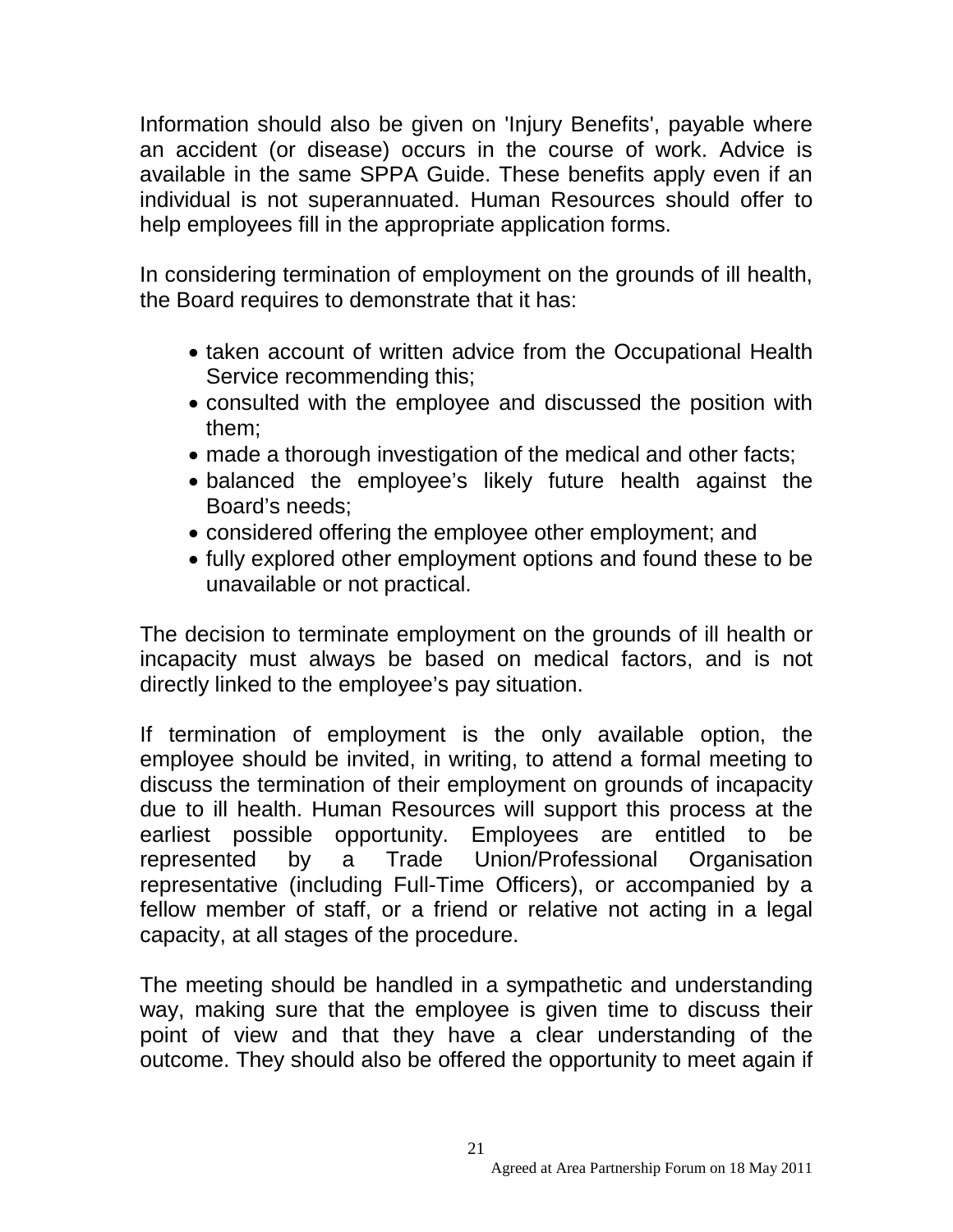they would find it helpful to have some days thinking time to weigh up the options.

Where the employee is superannuated, they must be advised that the decision to terminate is based on their continuing incapacity and is separate from any ill-health pension application. The decision to terminate will therefore be unaffected by the outcome of such an application.

In accordance with local arrangements for delegated responsibility for dismissal and related procedures, Human Resources will support the appropriate line manager to write to the employee confirming the termination date, taking into account the relevant period of notice. The termination letter should also set out the employee's right to appeal against the decision.

14. Support and Well Being

As a progressive and supportive employer, the Board will provide support and well being for all employees during periods of ill health and absence from work. In some situations, the cause of this ill health may be out with the control of the organisation. However, having a duty of care towards its employees, every effort and assistance will be provided where possible to assist the employee back to work.

The list at Appendix 3 is a directory of Support Agencies and is not intended to be an exhaustive list, but simply a reference point for employees and line managers seeking assistance and support on a particular subject matter.

#### 15. Monitoring and Review

The application of this Policy will be monitored jointly by the Director of Human Resources and the Area Partnership Forum to ensure equitable treatment of all employees.

The Board is required by Law and under the European Union Employment regulations, to gather monitoring information relating to ethnicity, religion and faith, sexual orientation, age, disability and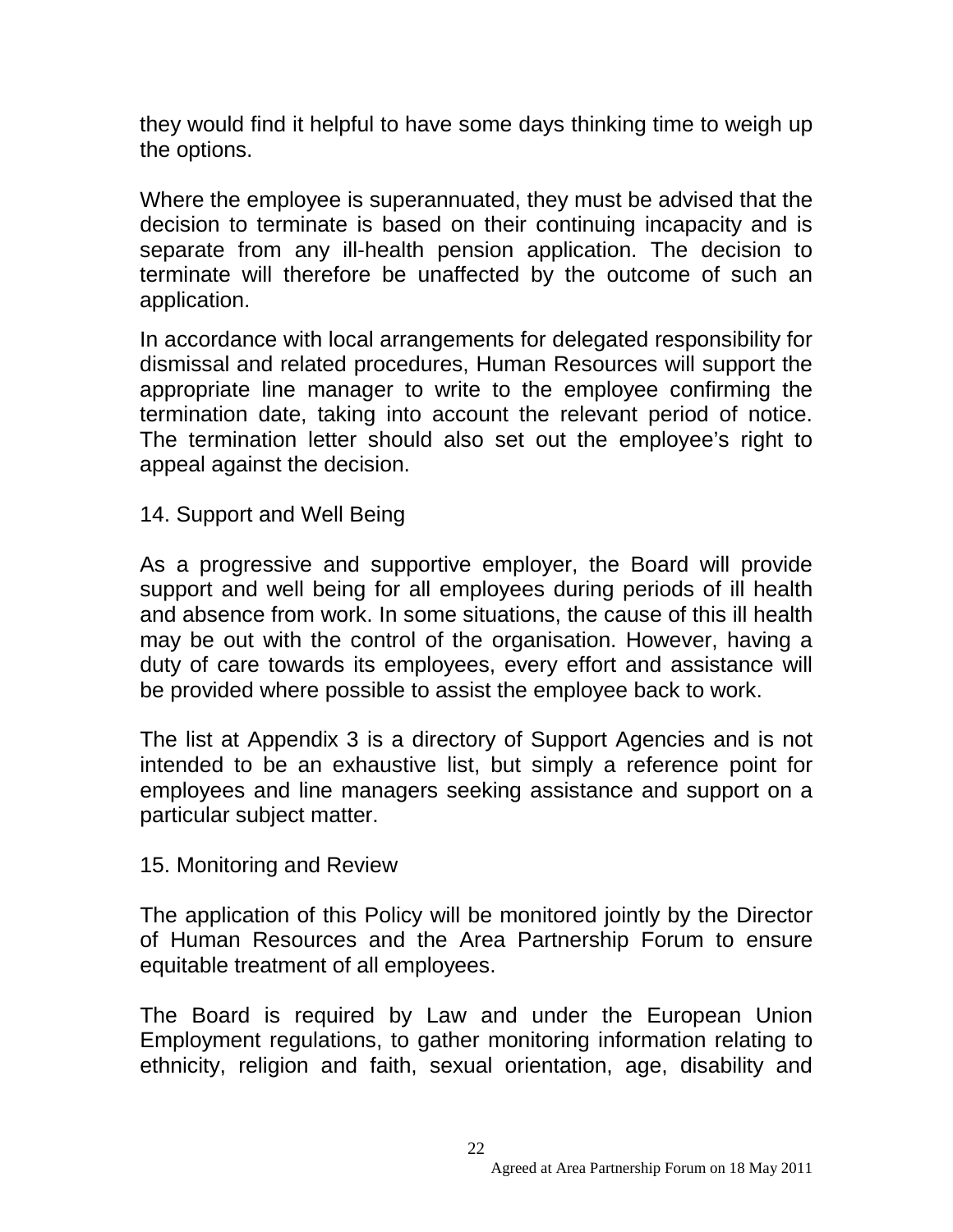gender for all aspects of employee relations. You may be asked for information relating to the above in connection with this policy.

You do not have to give the monitoring information if you do not wish to. However, for some of the above diversity strands it is a legal requirement that we ask you for it, and good practice to ask for monitoring information for all diversity strands.

Any equalities monitoring information will be held separately and not used to inform any proceedings that occur in relation to this Policy.

The operation of this Policy will be regularly reviewed by the Area Partnership Forum to ensure its continued effective operation.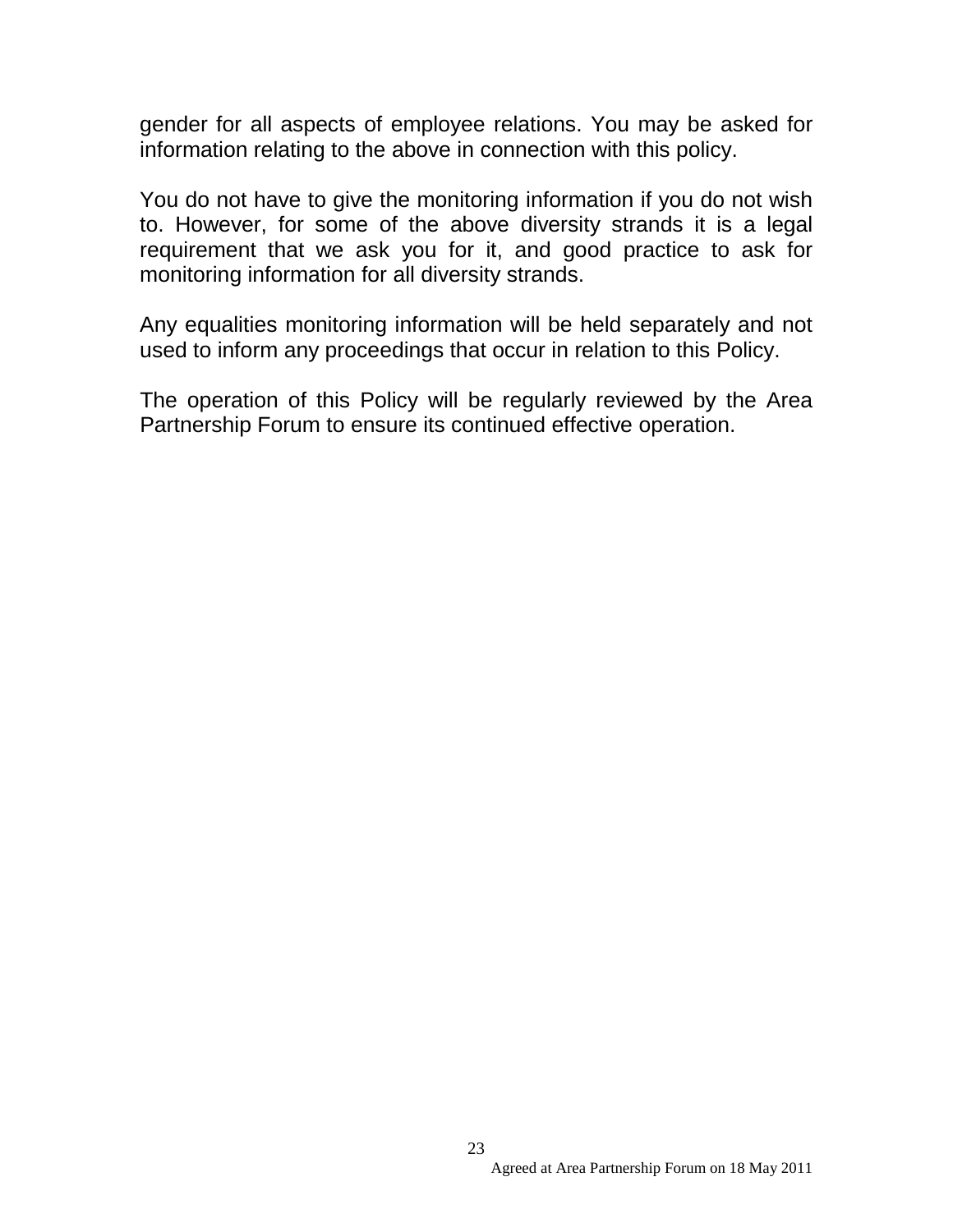## **APPENDIX 1**

#### **Reporting Absence Procedure**

Absence Reporting Procedure above sets out the full procedure for employees to follow when reporting absence and line managers must ensure that all employees are aware of these arrangements within their Department. The reporting arrangements for sickness absence are summarized below:

On day 1- Employees must tell the appropriate line manager or supervisor about their absence as early as possible and in accordance with the Reporting Absence Procedures outlined in Appendix 1 and local departmental procedures.

More than 3 days and up to and including 7 calendar days - Employees must complete a sickness absence self certificate form and provide this to their line manager within 7 calendar days of the first day of absence.

More than 7 calendar days - A medical certificate is required. If an employee does not return to work when the certificate ends then further consecutive certificates must be provided.

A final medical certificate confirming fitness to resume duties must be sent in before or on the day of return to work, with advance communication being received from the employee confirming their proposed Return to Work (RTW) date.

Failure to adhere to absence reporting procedures may be dealt with under the Disciplinary Policy and Procedure (Management of Employee Conduct).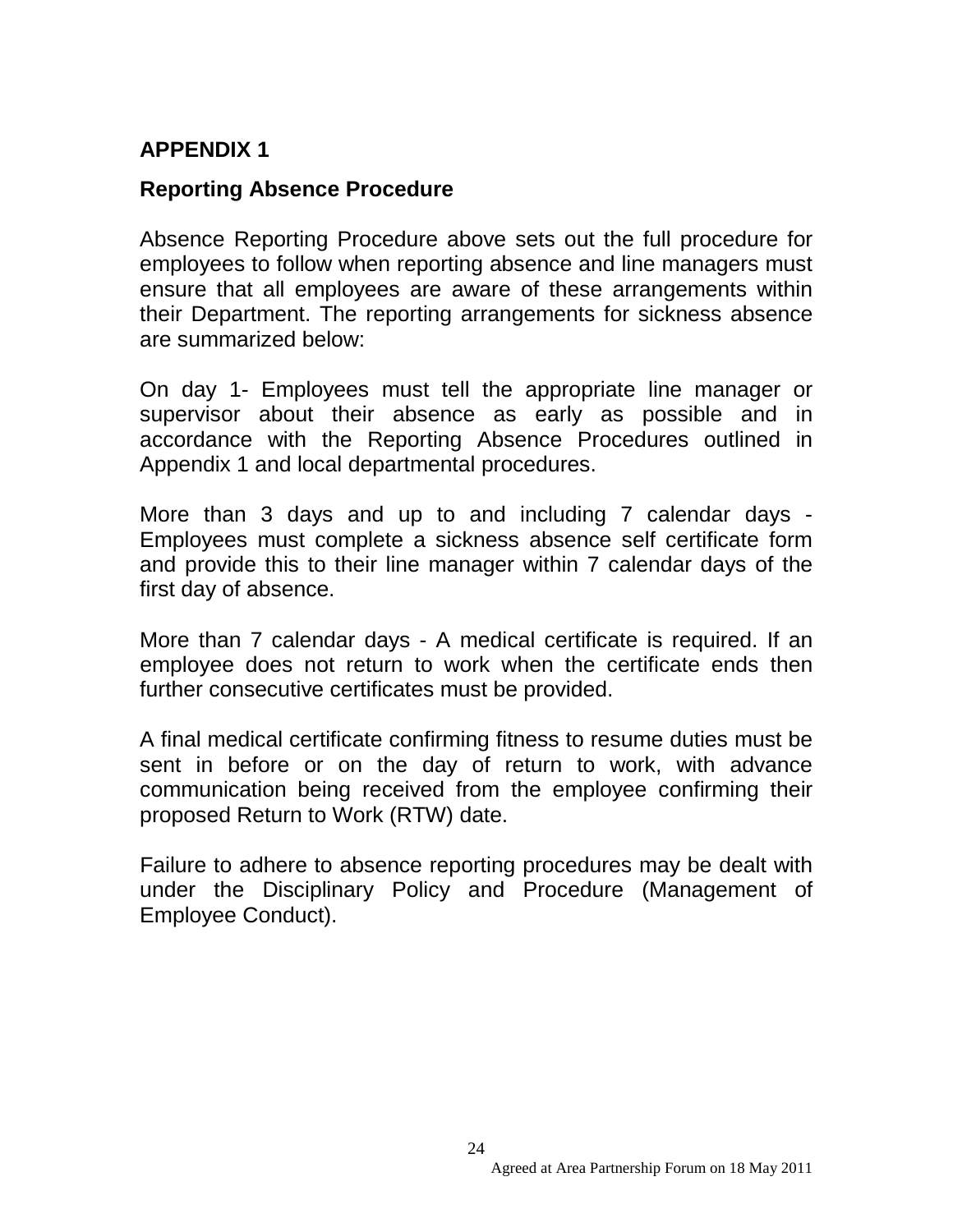## **APPENDIX 2**

Checklist for Carrying out the Return to Work Discussion

- 1. Preparation for the Meeting
	- Gather together all medical reports (if any) and copies of any correspondence relating to the employee's recent period of absence.
	- Gather details of the employee's length of service and any record of previous absences. Compare the length of all absence(s) or the number of absence episodes within the last 12 months against the Trigger Points.
	- Where there is a history of previous periods of sickness absence, look further at the pattern of absences. Is there a regular pattern? Are the absences always or mostly on the same day of the week e.g. a Monday or Friday? Or when the individual is rostered to work backshift / nightshift? During school / public holidays? etc.
	- If you need any more information or help, discuss the matter with someone from your HR team.
	- Arrange a time and suitable venue for the meeting, somewhere you both can discuss the matter in private without being overheard or interrupted by others. Let the employee know beforehand.
	- Prepare an introduction for the meeting (see section 2 below).
	- Look at your checklist for structuring the meeting (see section 3 below).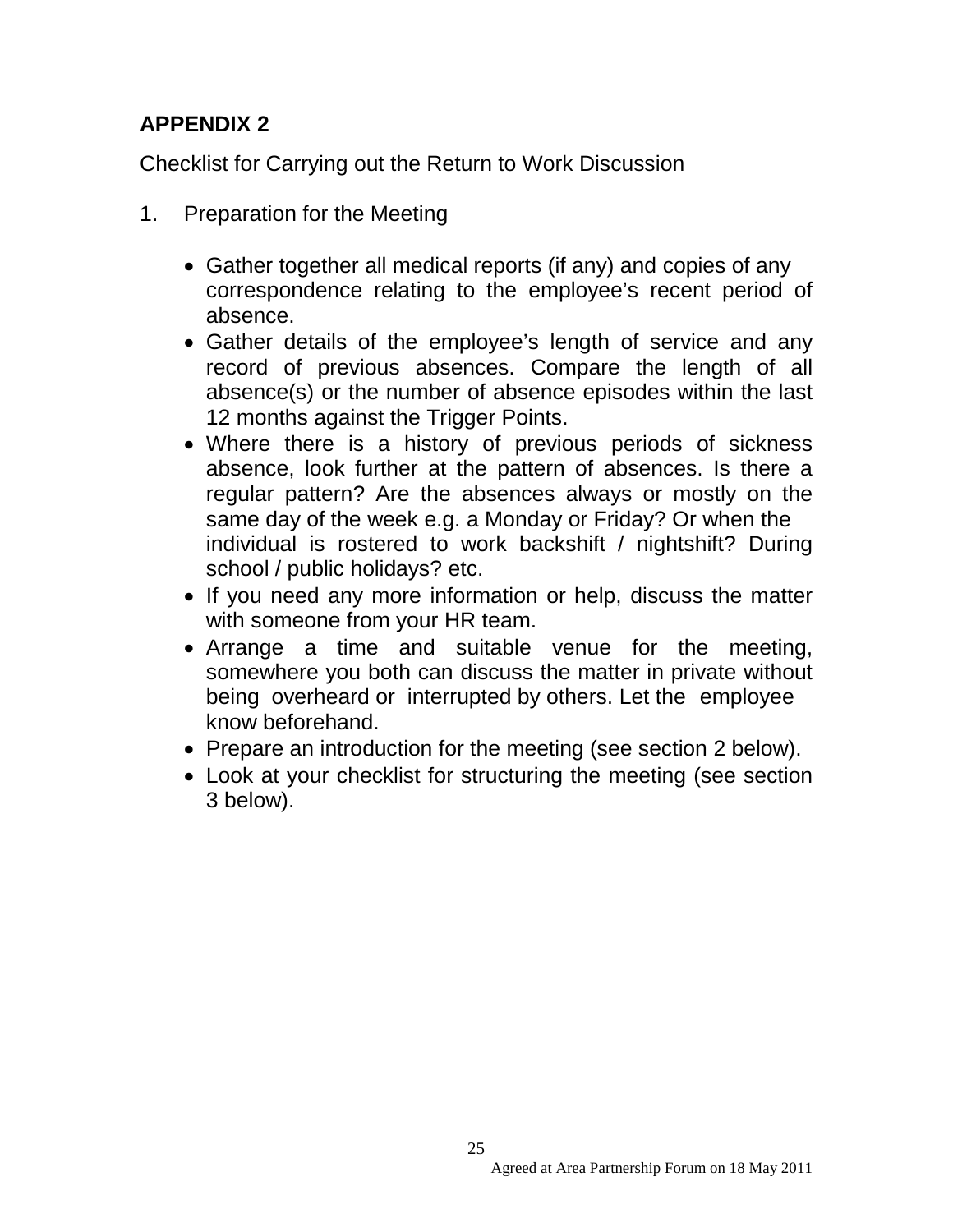## 2. The Meeting

- Explain the aims of the meeting. Obviously, if the most recent period of absence is an isolated occurrence of say one or two days with no previous history of absence(s) then the meeting will probably be a short one and not require any follow up.
- Discuss the most recent period of absence and highlight any previous absences. If there appears to be a regular pattern to the employee's absences, discuss this and explore whether there are other problems, either within or outwith the workplace, which are/may be causing difficulties in relation to the employee's attendance.
- If a Trigger Point has been reached, consideration should be given at this stage as to whether a formal review of the individual's attendance would be more appropriate rather than a Return to Work discussion. If so, the employee should be so advised and the meeting ended at this point. Arrangements should then be made to hold a formal meeting to discuss the matter at which the employee may be accompanied and/or represented by a trade union/professional organisation representative. Otherwise,
	- o any action the Board has taken to prevent a recurrence of any work-related injury.
	- o be clear that the employee's attendance must improve.
	- o ask the employee for suggestions on how they could improve attendance.
	- o agree an action plan, with timescales, for this improvement.
	- o outline next steps if performance does not improve.
	- o set a date for a review.
- 3. Structure

The following structure will help you to manage the interview sensitively and cover all the issues you need to look at. You should begin each item with an open-ended question to gain information and to open up the discussion. Remember to use only those sections or questions which are relevant to the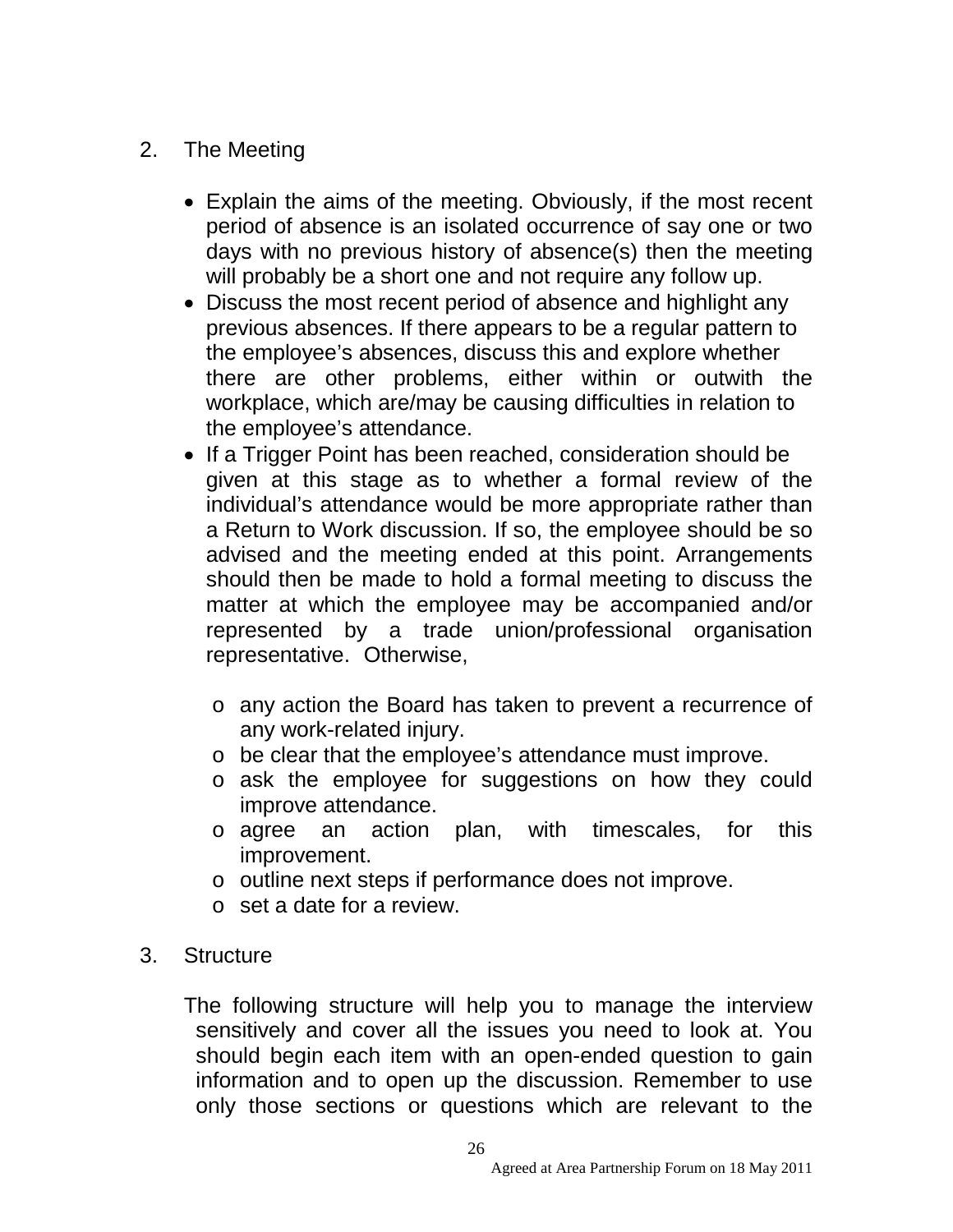individual circumstances - this is simply a list of prompts. (For example, you may already know that the person may not have any domestic issues related to their absence, so do not use these questions.)

## *Introduction*

"What do you think about this report?" "How do you feel about your health?" "How do you feel about your work in relation to your health?"

#### *Domestic issues*

#### *Work issues*

"Is there anything worrying you about your work?" "Is there anything we could look at to change?" "So you feel the problem has been ..." "You have also suggested ... could be a solution."

#### *Summary*

"If, together, we can find a way to achieve this do you agree we could sort this problem out?"

#### *Next steps*

- Agree action
- Agree attendance target
- Set a date and venue for a further review

These techniques should help you to promote attendance in a structured and fair way, and create a healthy and supportive working atmosphere. Showing a genuine concern for your employees will make them all the more willing to talk to you openly, before their problems keep them off work.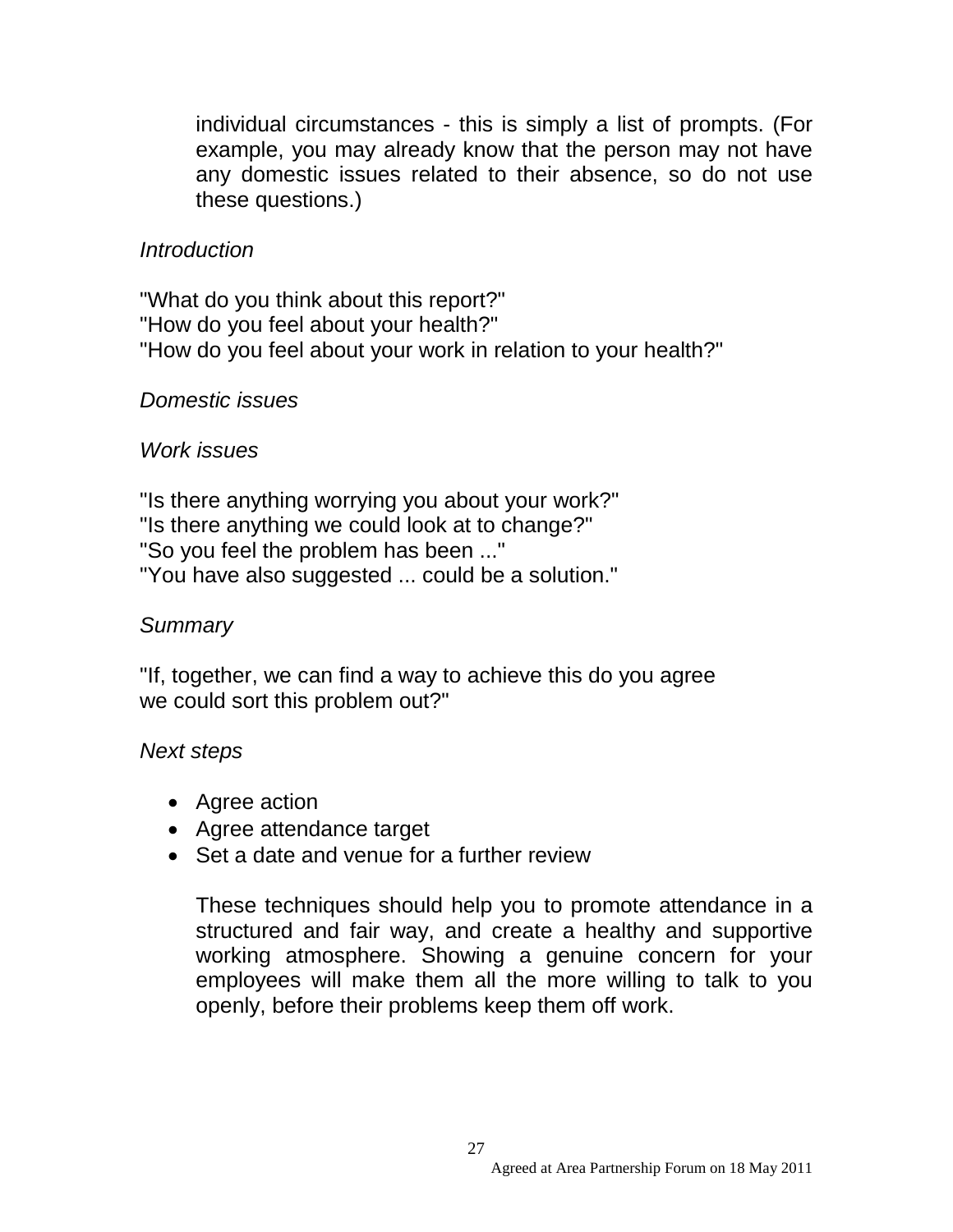## **APPENDIX 3**

Support and Well Being Agencies

## **Child Care**

The SureStart ChildcareLink is funded by the Scottish Executive as part of their national childcare strategies and provides helpful information for parents on the availability of a range of childcare services including childminders; nurseries; pre-school education; outof- school care; holiday play schemes; playgroups etc. Employees can access this service on www.childcarelink.gov.uk or by phone on the following:

Glasgow City Childcare Information Service 0141 287 5223

South Lanarkshire Childcare Information Service 01698 527 154

North Lanarkshire Childcare Information Service 01236 812 281

Inverclyde Childcare Information Service 0800 052 9126

Childcare and Recreation Service Ayrshire (CARIS) 0845 351 3000

East Dunbartonshire Childcare Information Service 0141 570 0091

West Dunbartonshire Childcare Information Service 0800 980 46883

East Renfrewshire Childcare Information Service 0141 577 3990

Childcare in Renfrewshire Childcare Information Service 0141 840 3853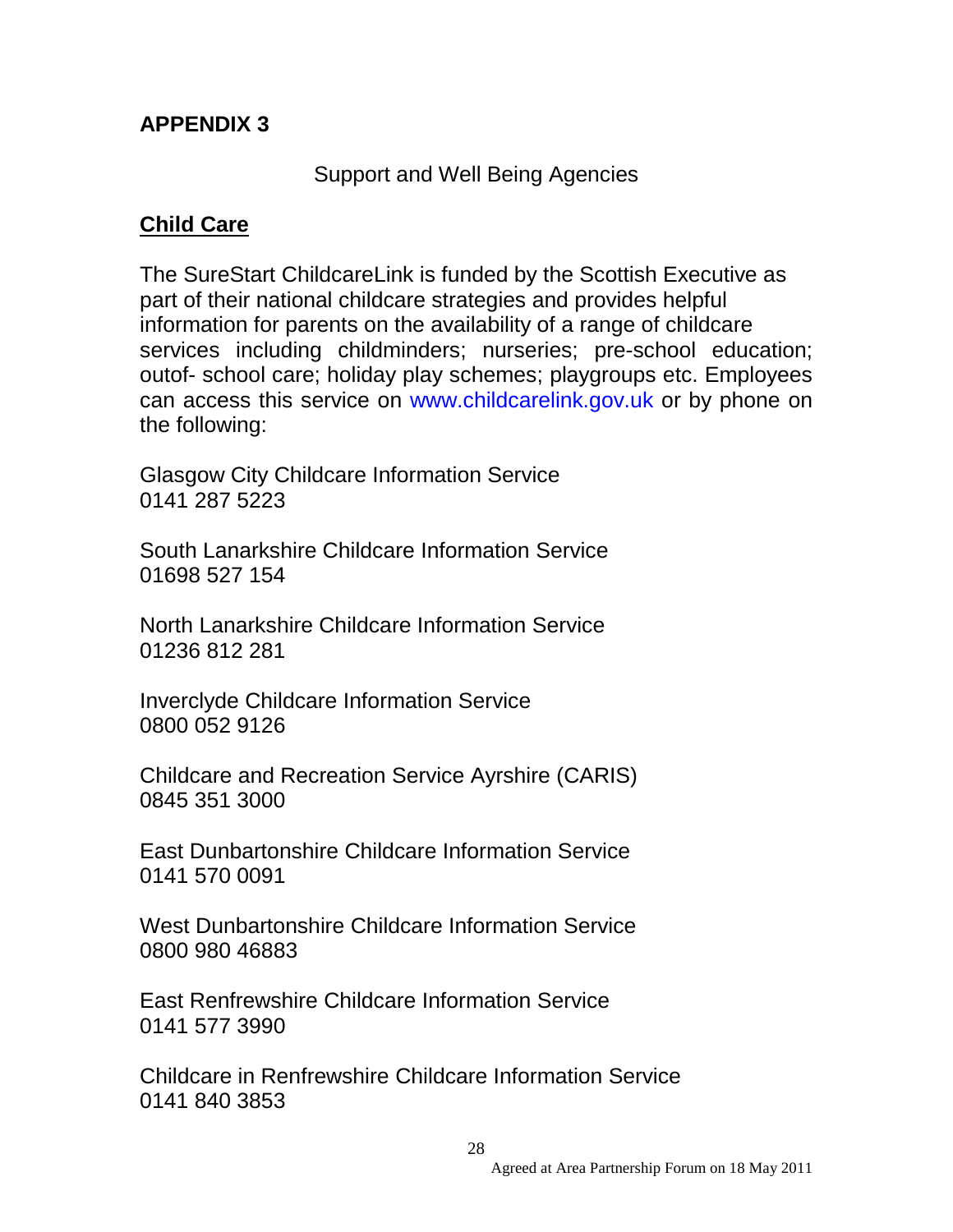#### **Carer Contact Agencies**

The following list of contact agencies may be of some assistance in providing a starting point for working carers to identify services and support available to them:

Glasgow Carers Support Line 0141 353 6504 www.crossroadsscotland.co.uk

Glasgow North West Carers Project 0141 945 4532

Glasgow North East Carers Development Unit 0141 781 0728

Glasgow North Carers Support Team 0141 558 6296

Princess Royal Division Glasgow Eastend Community Carers Centre 0141 764 0050

Princess Royal Division West Glasgow Carers 0141 950 1144

Princess Royal Division Glasgow South Community Carers 0141 423 0728

Glasgow South East Carers Network 0141 533 2013

Lanarkshire Carers Centre 01698 428090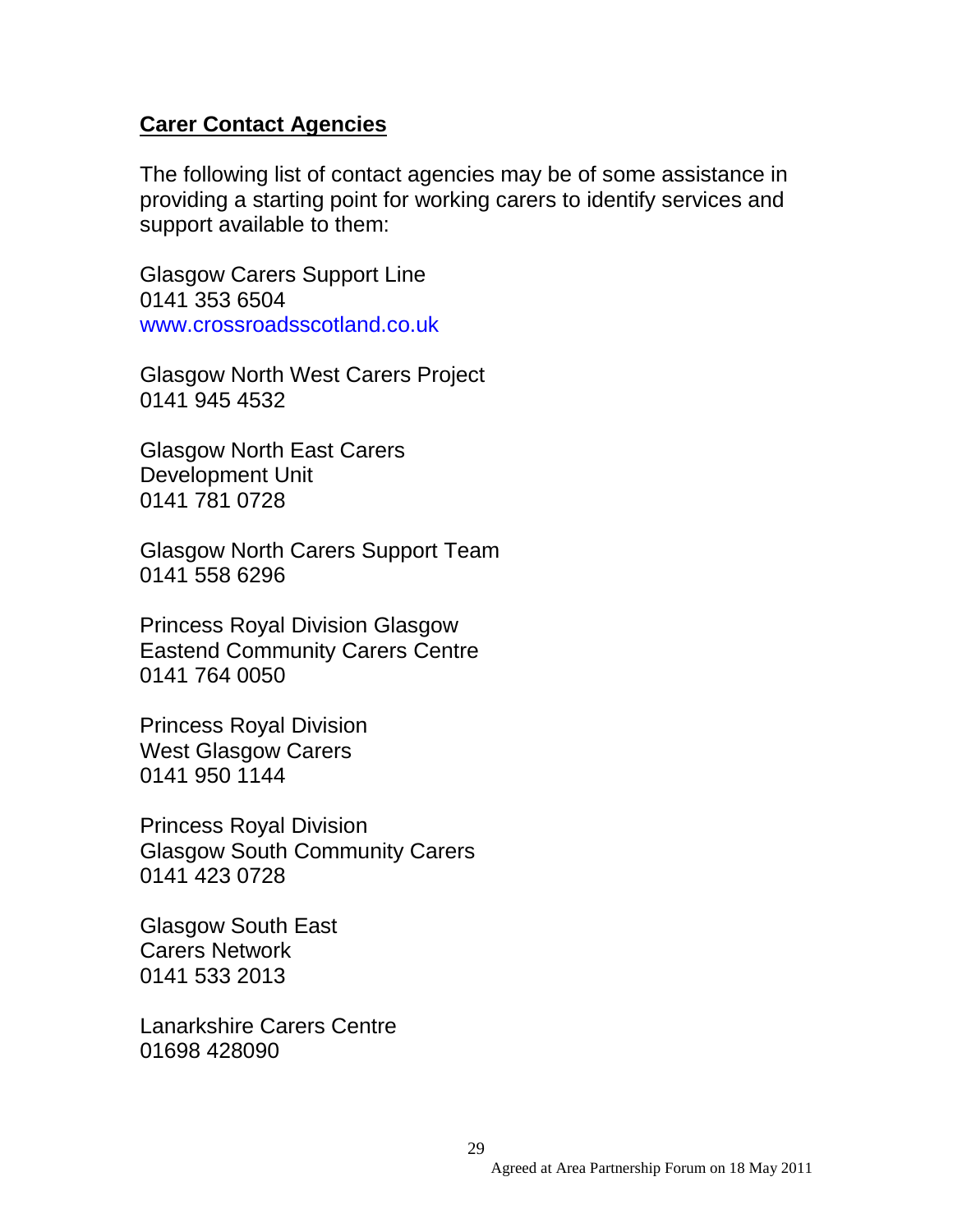West of Scotland Carers Forum 0141 353 2726

Alzheimer's 0141 226 3793 www.alzscot.org

Dementia 24 hour helpline 0808 808 3000

Chest, Heart & Stroke 0141 633 1666

**Crossroads** 0141 226 3793

Glasgow Association for Mental Health (GAMH) 0141 550 8822 www.gamh.org.uk

Carers Scotland 0141 221 9141

Carers Net Coalition of Carers in Scotland [coalition@carers.net](mailto:coalition@carers.net)

Elderly Care Organisation Glasgow City Council Social Work Services 0800 811 505 [www.glasgow.gov.uk](http://www.glasgow.gov.uk/)

CareAware 08705 134925 [www.careaware.co.uk](http://www.careaware.co.uk/)

NHFA Care Fees Advice 0800 99 88 33 [www.nhfa.co.uk](http://www.nhfa.co.uk/)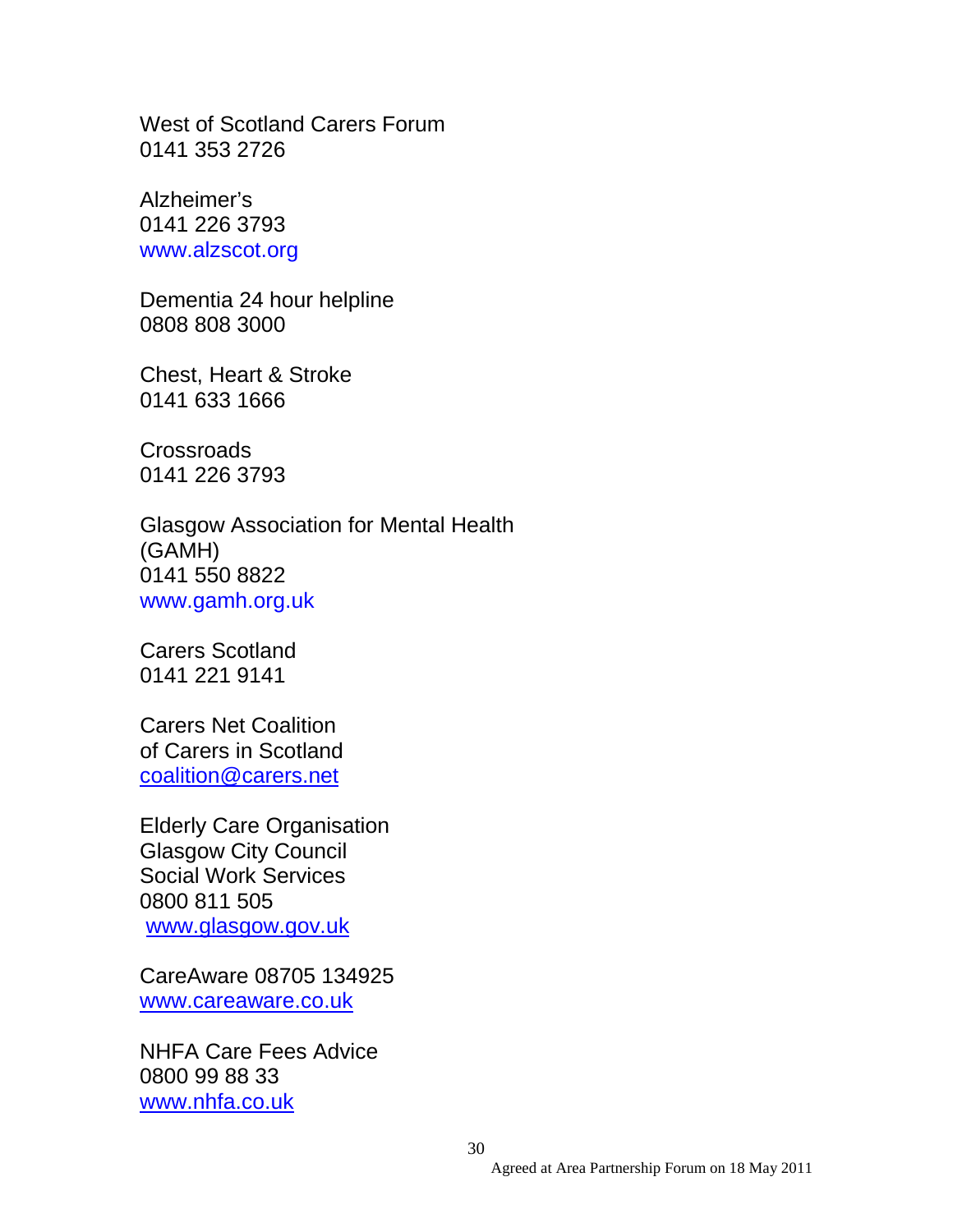The Employee Counselling Service (ECS) is a free confidential service, independent of NHSGG&C. The ECS offers advice, support and or structured counselling to help with personal or emotional difficulties, relationship or family concerns, stress, harassment or bullying, bereavement or addiction. Employees can access the service by calling 0800 389 7851 or to arrange an appointment call – 0800 435 768

#### **Domestic Abuse**

Women's Aid National Domestic Violence Helpline 0345 023 468 [www.womensaid.org.uk](http://www.womensaid.org.uk/)

**Careline** 0181 514 1177 [www.carelineuk.org](http://www.carelineuk.org/)

Childline 0800 1111 [www.childline.org.uk](http://www.childline.org.uk/)

Everyman Project 0207 263 8884 [www.everymanproject.co.uk](http://www.everymanproject.co.uk/)

Families Anonymous 0800 735 0671 [www.famanon.org.uk](http://www.famanon.org.uk/)

Family Services Units 020 7428 5405

National Domestic Violence Helpline 0808 2000 247 www.crimereduction.gov.uk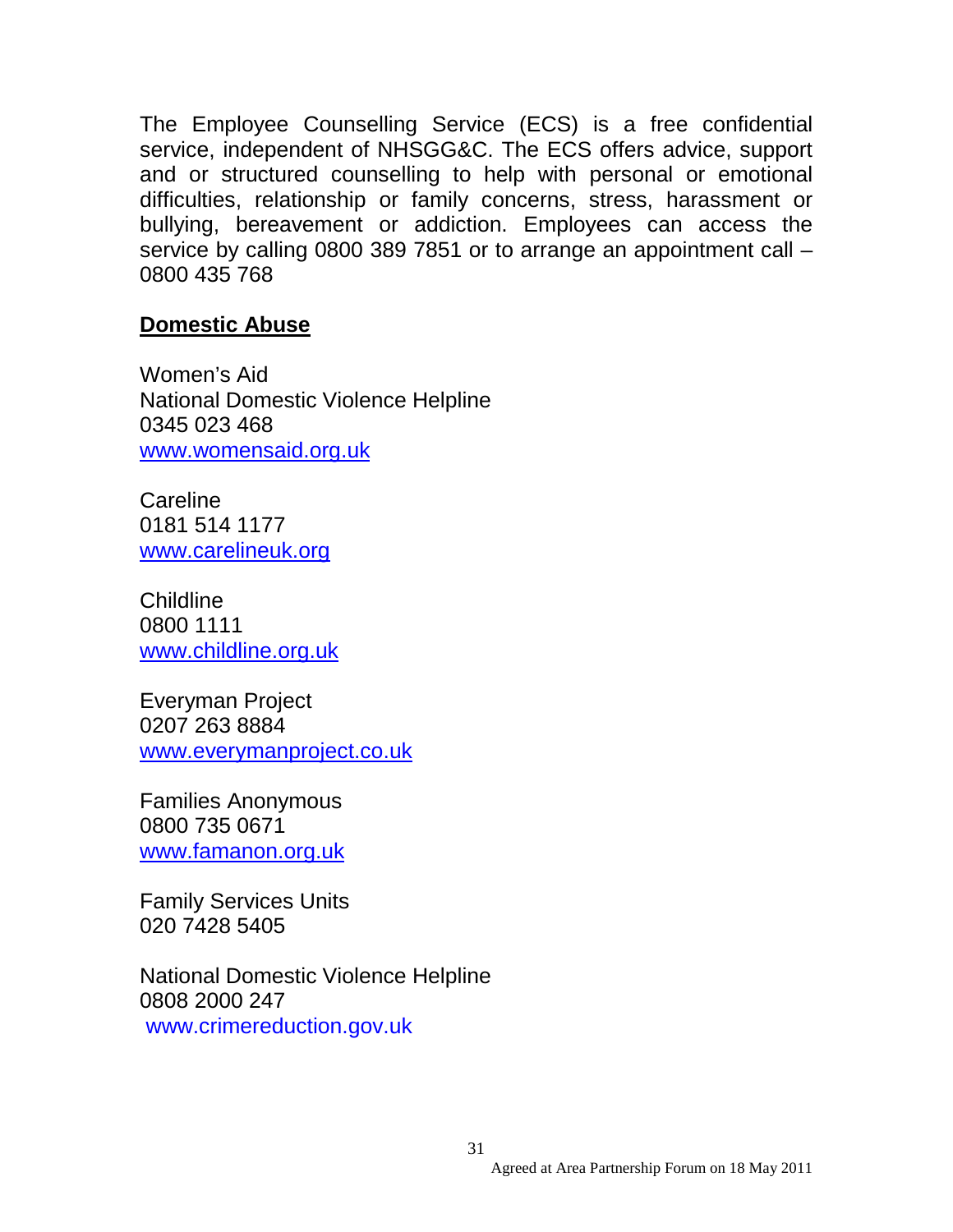**NSPCC** 0800 800 500 www.nspcc.org.uk

**Samaritans** 08457 909090 www.samaritans.org.uk

Scottish Women's Aid 0131 475 2372 www.scottishwomensaid.co.uk

Scottish Domestic Abuse Helpline 0800 027 1234 www.domesticabuse.co.uk

Darnley Street Family Centre 0141 424 3920

Strathclyde Police 0141 532 2000 www.strathclyde.police.uk

Crimestoppers 0800 555 111 www.crimestoppersscotland.com

The Hideout 0808 2000 247 www.thehideout.org.uk

#### **Sexual Abuse**

Central Scotland Rape Crisis & Sexual Abuse Centre 01786 471 771 [www.rapecrisiscentralscotland.co.uk](http://www.rapecrisiscentralscotland.co.uk/)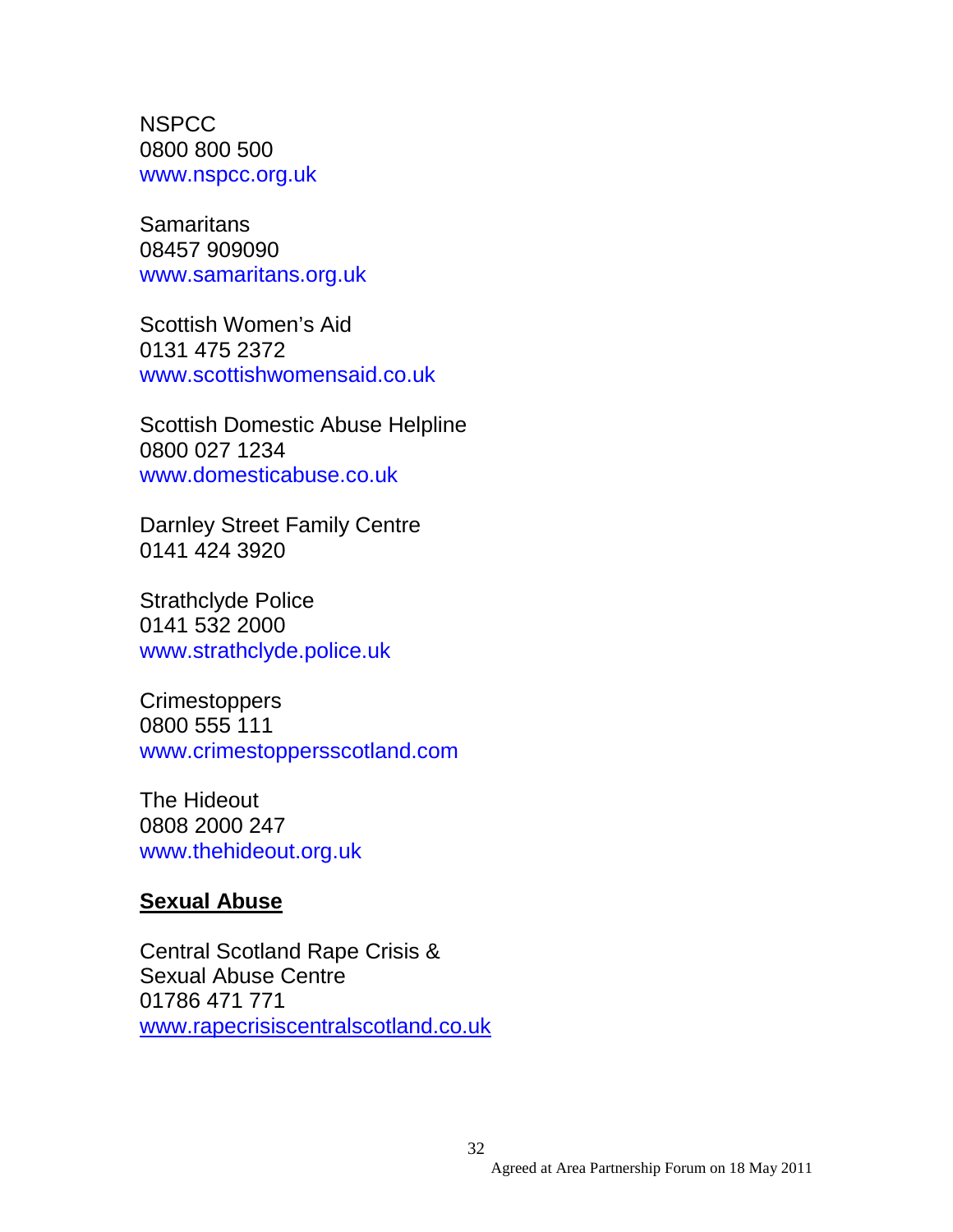Women's Aid 0345 023468 www.scottishwomensaid.co.uk

**Samaritans** 08457 90 90 90 [www.samaritans.co.uk](http://www.samaritans.co.uk/)

Victim Support 0845 603 9213 www.victimsupport.org

Brook Advisory Service 0131 229 3596 [www.brook.org.uk](http://www.brook.org.uk/)

Rape & Sexual Abuse Support Centre 08451 221 331 www.rapecrisis.co.uk

Rape Crisis Scotland 0141 248 8848 www.rapecrisisscotland.org.uk

#### **Depression**

**Samaritans** 08457 90 90 90 [www.samaritans.org](http://www.samaritans.org/)

The Royal College of Psychiatrists [www.rcpsych.ac.uk](http://www.rcpsych.ac.uk/)

Depression Alliance 0845 123 23 20 www.depressionalliance.org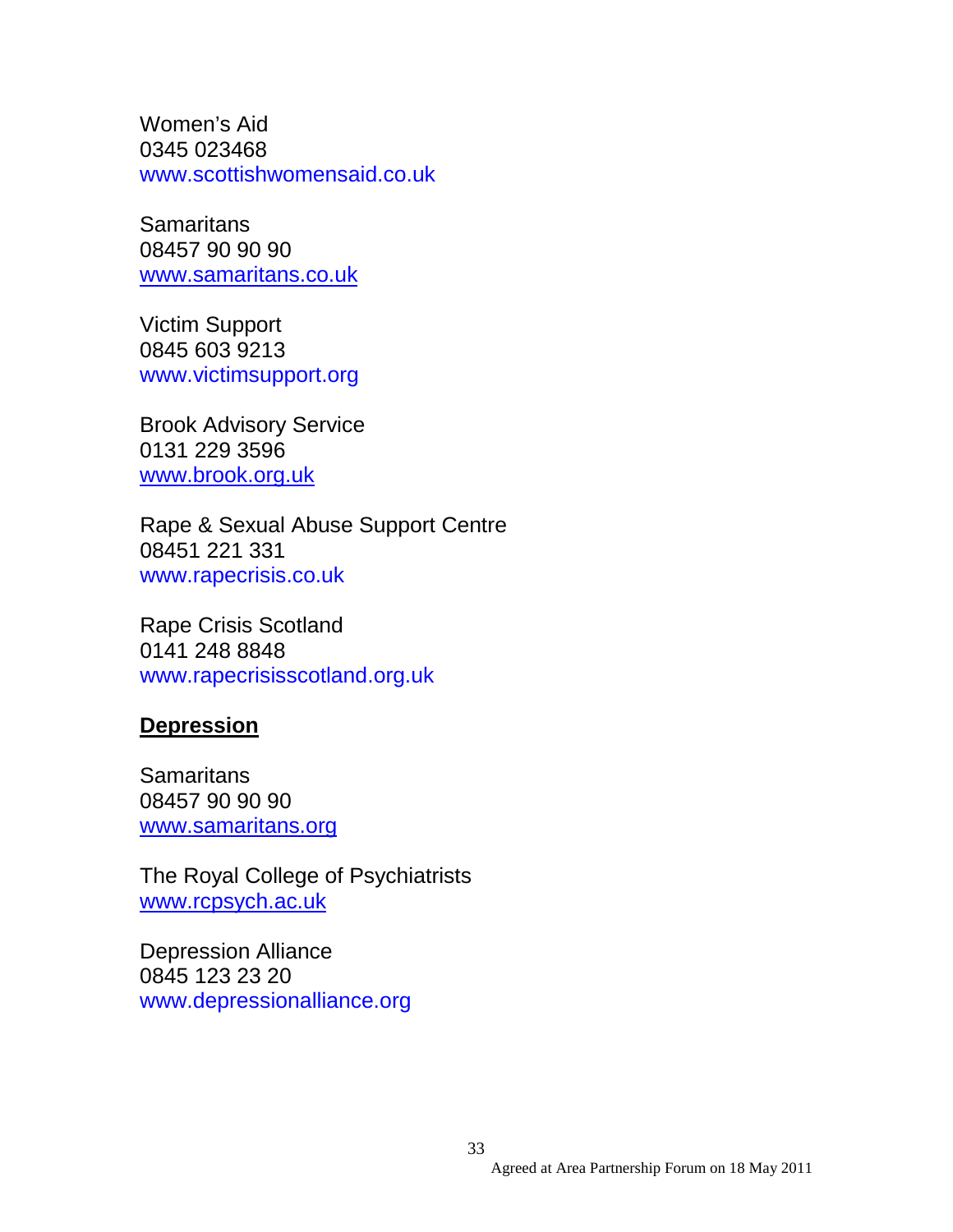Fellowship of Depressives Anonymous 0870 774 4320 www.depressionanon.co.uk

Post Traumatic Stress Patient UK [www.patient.co.uk](http://www.patient.co.uk/)

National Phobics Society 0870 122 2325 [www.phobics-society.org.uk](http://www.phobics-society.org.uk/)

ASSIST 01788 560 800 www.traumaticstress.freeserve.co.uk

Traumatic Stress Clinics [www.traumaclinic.org.uk](http://www.traumaclinic.org.uk/)

Traumatic Stress Centre [www.trauma999.co.uk](http://www.trauma999.co.uk/)

The Birth Trauma Association [www.birthtraumaassociation.org.uk](http://www.birthtraumaassociation.org.uk/)

NHS Direct 0845 46 47 www.nhsdirect.nhs.uk

#### **Alcohol or Drug related problems**

Glasgow City Council Community Addiction Teams 0141 276 4330 [www.glasgow.gov.uk](http://www.glasgow.gov.uk/)

Know the Score 0800 587 587 9 www.knowthescore.info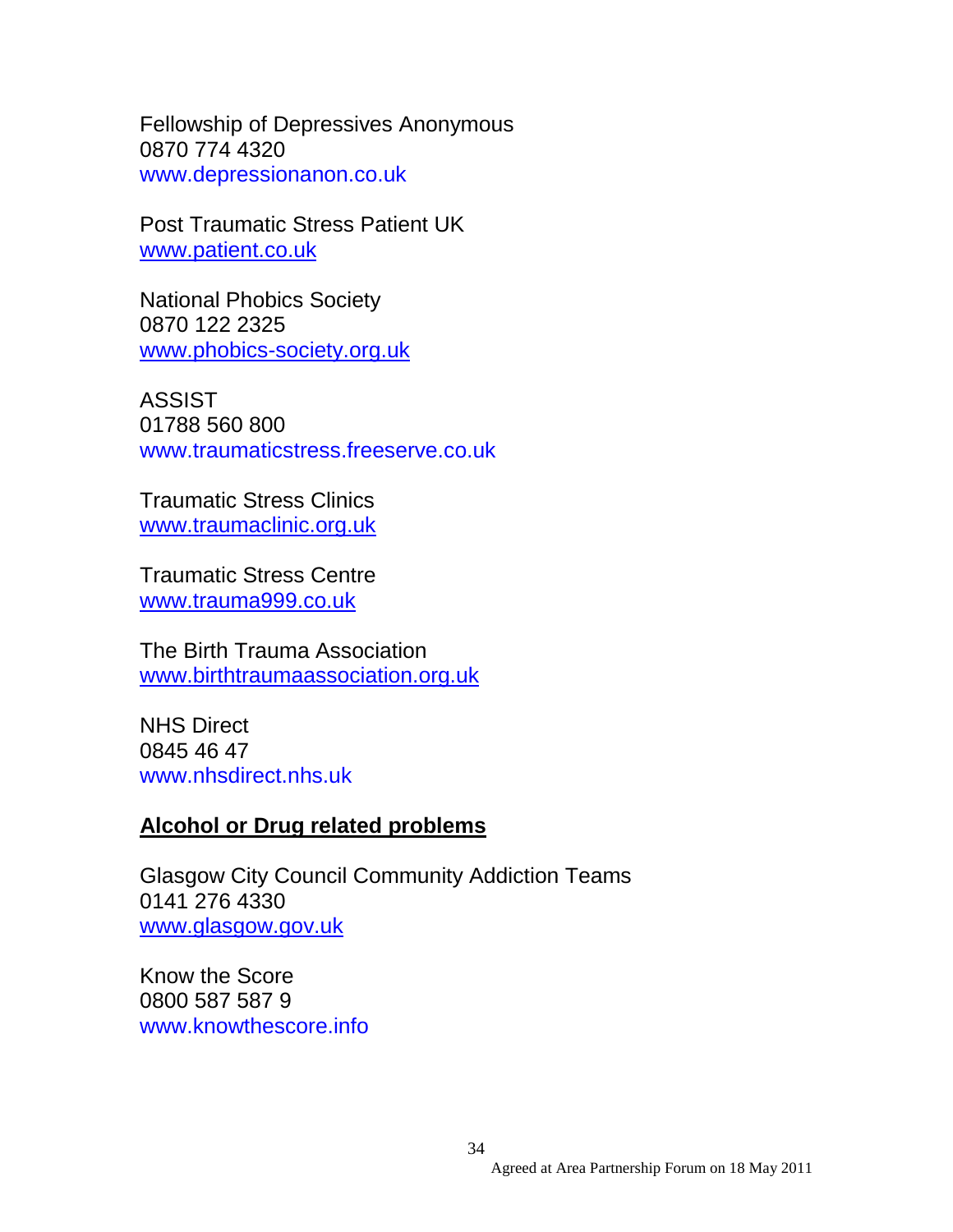Scotland Against Drugs [www.sad.org.uk](http://www.sad.org.uk/)

The Drugs Warehouse [www.hebs.scot.nhs.uk](http://www.hebs.scot.nhs.uk/)

Crew 2000 [www.crew2000.co.uk](http://www.crew2000.co.uk/)

The facts of drugs: a parents guide 0141 300 10 10 www.hebs.scot.nhs.uk

Talk to Frank 0800 77 66 00 [www.talktofrank.com](http://www.talktofrank.com/)

Scottish Drugs Forum 0141 221 1175 www.sdf.org.uk

Drug Misuse Information Scotland [www.drugmisuse.isdscotland.org](http://www.drugmisuse.isdscotland.org/)

Alcoholics Anonymous 0845 76 97 555 www.alcoholicsanonymous.org.uk [www.aa-uk.org.uk](http://www.aa-uk.org.uk/)

Freshknowledge 01937 579 777 [www.freshknowledge.co.uk](http://www.freshknowledge.co.uk/)

Alcohol Focus Scotland 0141 572 6700 www.alcohol-focusscotland.org.uk